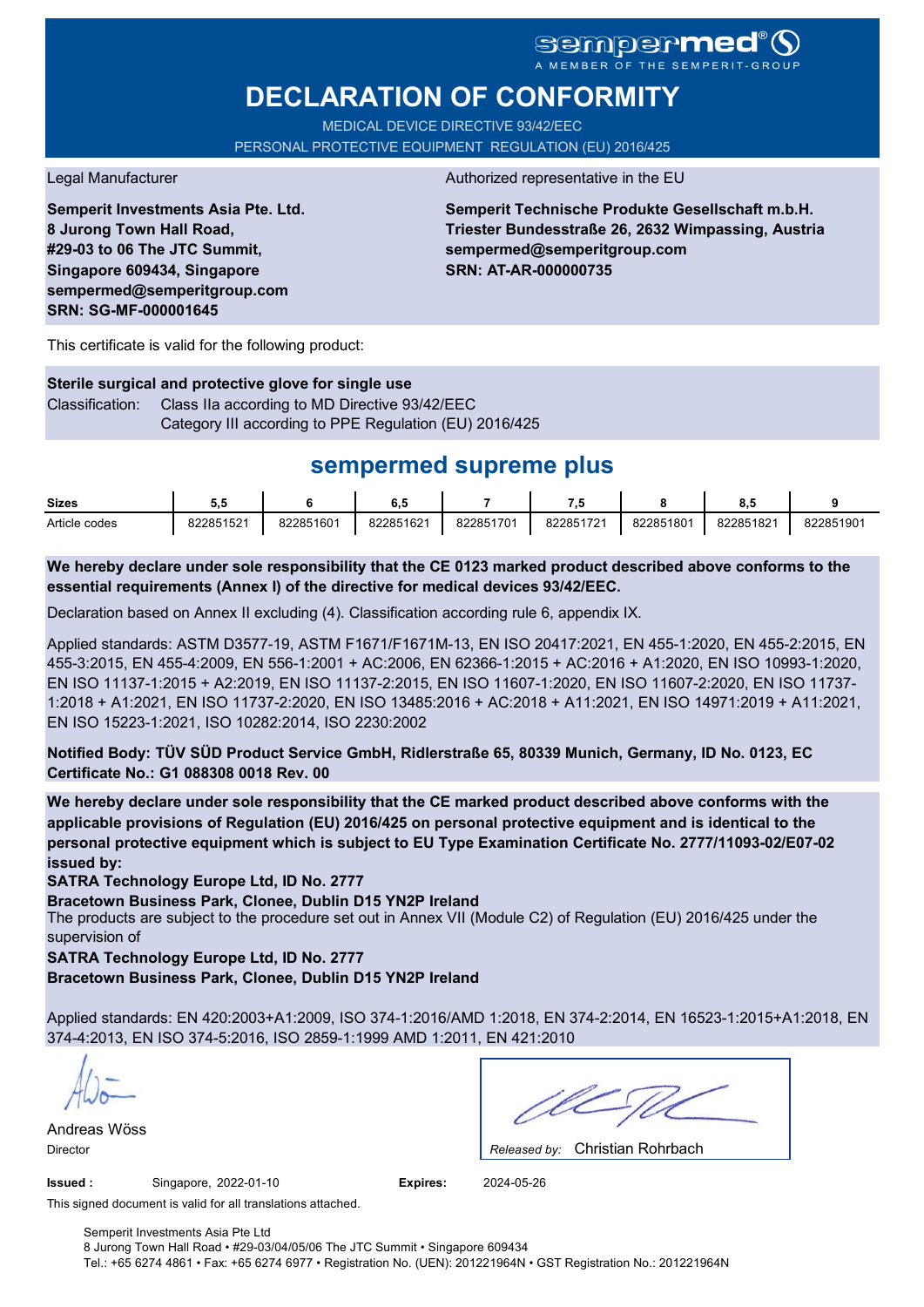# sempermed

# **KONFORMITÄTSERKLÄRUNG**

MEDIZINPRODUKTERICHTLINIE 93/42/EWG VERORDNUNG (EU) 2016/425 FÜR PERSÖNLICHE SCHUTZAUSRÜSTUNG

**Semperit Investments Asia Pte. Ltd. 8 Jurong Town Hall Road, #29-03 to 06 The JTC Summit, Singapore 609434, Singapore sempermed@semperitgroup.com SRN: SG-MF-000001645**

## Hersteller EU-Bevollmächtigter

**Semperit Technische Produkte Gesellschaft m.b.H. Triester Bundesstraße 26, 2632 Wimpassing, Austria sempermed@semperitgroup.com SRN: AT-AR-000000735**

Dieses Zertifikat ist gültig für die folgenden Produkte:

## **Steriler Operations- und Schutzhandschuh für den Einmalgebrauch** Klassifizierung: Klasse IIa gemäß Medizinprodukterichtlinie 93/42/EWG Kategorie III gemäß PSA Verordnung (EU) 2016/425

# **sempermed supreme plus**

| Größen         | v.v       |           | v.v       |           | .         |           | - 0<br>ο., |           |
|----------------|-----------|-----------|-----------|-----------|-----------|-----------|------------|-----------|
| Artikelnummern | 822851521 | 822851601 | 822851621 | 822851701 | 822851721 | 822851801 | 822851821  | 822851901 |

**Wir bestätigen hiermit unter alleiniger Verantwortung, dass die CE 0123 gekennzeichneten Produkte mit den grundlegenden Anforderungen (Anhang I) der Medizinprodukterichtlinie 93/42/EWG übereinstimmen.**

Erklärung basierend auf Anhang II exklusive (4). Klassifizierung gemäß Regel 6, Anhang IX.

Angewandte Normen: ASTM D3577-19, ASTM F1671/F1671M-13, EN ISO 20417:2021, EN 455-1:2020, EN 455- 2:2015, EN 455-3:2015, EN 455-4:2009, EN 556-1:2001 + AC:2006, EN 62366-1:2015 + AC:2016 + A1:2020, EN ISO 10993-1:2020, EN ISO 11137-1:2015 + A2:2019, EN ISO 11137-2:2015, EN ISO 11607-1:2020, EN ISO 11607-2:2020, EN ISO 11737-1:2018 + A1:2021, EN ISO 11737-2:2020, EN ISO 13485:2016 + AC:2018 + A11:2021, EN ISO 14971:2019 + A11:2021, EN ISO 15223-1:2021, ISO 10282:2014, ISO 2230:2002

**Benannte Stelle: TÜV SÜD Product Service GmbH, Ridlerstraße 65, 80339 Munich, Germany, ID No. 0123, EC Certificate No.: G1 088308 0018 Rev. 00** 

**Wir bestätigen hiermit unter alleiniger Verantwortung, dass die oben genannten CE gekennzeichneten Produkte mit den maßgeblichen Bestimmungen der Verordnung (EU) 2016/425 für Persönliche Schutzausrüstung übereinstimmen und Gegenstand sind der EU-Baumusterprüfbescheinigung Nr. 2777/11093-02/E07-02 ausgestellt durch:**

## **SATRA Technology Europe Ltd, ID No. 2777**

**Bracetown Business Park, Clonee, Dublin D15 YN2P Ireland**

Die Produkte sind Gegenstand der Verfahren gemäß Annex VII (Module C2) der Verordnung unter Aufsicht von **SATRA Technology Europe Ltd, ID No. 2777**

## **Bracetown Business Park, Clonee, Dublin D15 YN2P Ireland**

Angewandte Normen: EN 420:2003+A1:2009, ISO 374-1:2016/AMD 1:2018, EN 374-2:2014, EN 16523- 1:2015+A1:2018, EN 374-4:2013, EN ISO 374-5:2016, ISO 2859-1:1999 AMD 1:2011, EN 421:2010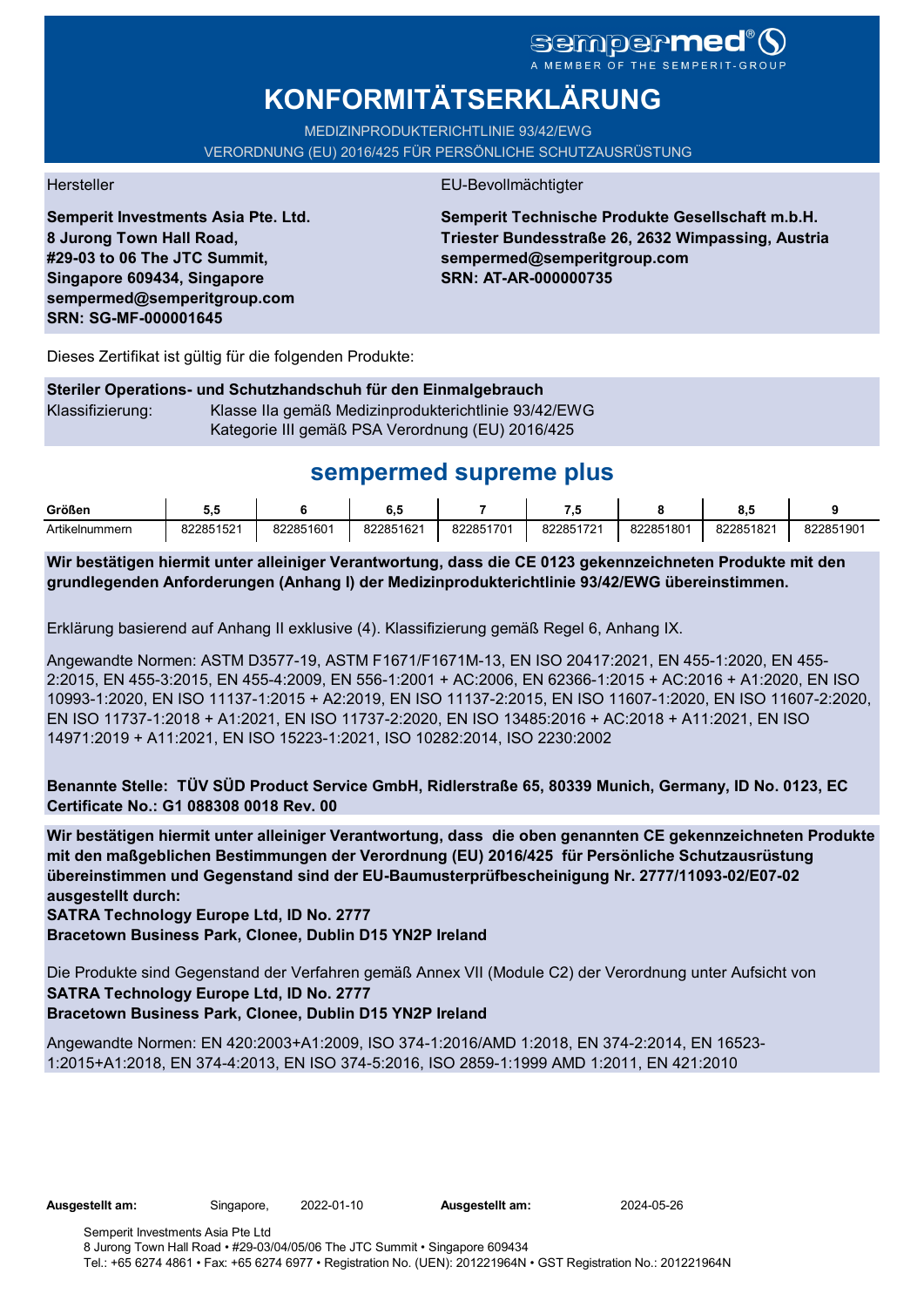# **DÉCLARATION DE CONFORMITÉ**

DIRECTIVE SUR LES DISPOSITIFS MÉDICAUX 93/42/CEE RÈGLEMENT (UE) 2016/425 POUR L'ÉQUIPEMENT DE PROTECTION INDIVIDUELLE

**Semperit Investments Asia Pte. Ltd. 8 Jurong Town Hall Road, #29-03 to 06 The JTC Summit, Singapore 609434, Singapore sempermed@semperitgroup.com SRN: SG-MF-000001645**

### Fabricant **Représentant UE**

**Semperit Technische Produkte Gesellschaft m.b.H. Triester Bundesstraße 26, 2632 Wimpassing, Austria sempermed@semperitgroup.com SRN: AT-AR-000000735**

Ce certificat est valable pour les produits suivants :

#### **Gant de protection chirurgical stérile à usage unique**

Classification : Classe IIa selon la directive pour dispositifs médicaux 93/42/EEC Catégorie III selon la directive EPI (UE) 2016/425

# **sempermed supreme plus**

| Tailles           | v.        |           | υ.,       |           | - 11      |           | υ.,       |           |
|-------------------|-----------|-----------|-----------|-----------|-----------|-----------|-----------|-----------|
| Numéros d'article | 822851521 | 822851601 | 822851621 | 822851701 | 822851721 | 822851801 | 822851821 | 822851901 |

**Par la présente, nous déclarons sous notre propre responsabilité que les produits portant le symbole CE 0123 sont conformes aux exigences essentielles (Annexe I) de la directive sur les dispositifs médicaux 93/42/CEE.**

La déclaration se fonde sur l'annexe II mis à part (4). Classification selon la règle 6, annexe IX.

Normes appliquées : ASTM D3577-19, ASTM F1671/F1671M-13, EN ISO 20417:2021, EN 455-1:2020, EN 455-2:2015, EN 455-3:2015, EN 455-4:2009, EN 556-1:2001 + AC:2006, EN 62366-1:2015 + AC:2016 + A1:2020, EN ISO 10993- 1:2020, EN ISO 11137-1:2015 + A2:2019, EN ISO 11137-2:2015, EN ISO 11607-1:2020, EN ISO 11607-2:2020, EN ISO 11737-1:2018 + A1:2021, EN ISO 11737-2:2020, EN ISO 13485:2016 + AC:2018 + A11:2021, EN ISO 14971:2019 + A11:2021, EN ISO 15223-1:2021, ISO 10282:2014, ISO 2230:2002

**Organisme notifié : TÜV SÜD Product Service GmbH, Ridlerstraße 65, 80339 Munich, Germany, ID No. 0123, EC Certificate No.: G1 088308 0018 Rev. 00** 

**Par la présente, nous déclarons sous notre propre responsabilité que les produits portant le symbole CE mentionnés ci-dessus sont conformes aux dispositions essentielles de la directive (UE) 2016/425 concernant l'équipement de protection individuelle sont identiques à l'équipement de protection individuelle faisant l'objet du certificat d'examen de type UE numéro 2777/11093-02/E07-02 délivré par:**

## **SATRA Technology Europe Ltd, ID No. 2777 Bracetown Business Park, Clonee, Dublin D15 YN2P Ireland**

Les produits sont soumis aux procédures visées dans l'annexe VII (Module C2) de la directive sous la surveillance de **SATRA Technology Europe Ltd, ID No. 2777**

## **Bracetown Business Park, Clonee, Dublin D15 YN2P Ireland**

Normes appliquées : EN 420:2003+A1:2009, ISO 374-1:2016/AMD 1:2018, EN 374-2:2014, EN 16523-1:2015+A1:2018, EN 374-4:2013, EN ISO 374-5:2016, ISO 2859-1:1999 AMD 1:2011, EN 421:2010

**Délivré le :** Singapore, 2022-01-10 **Valable jusqu'au :** 2024-05-26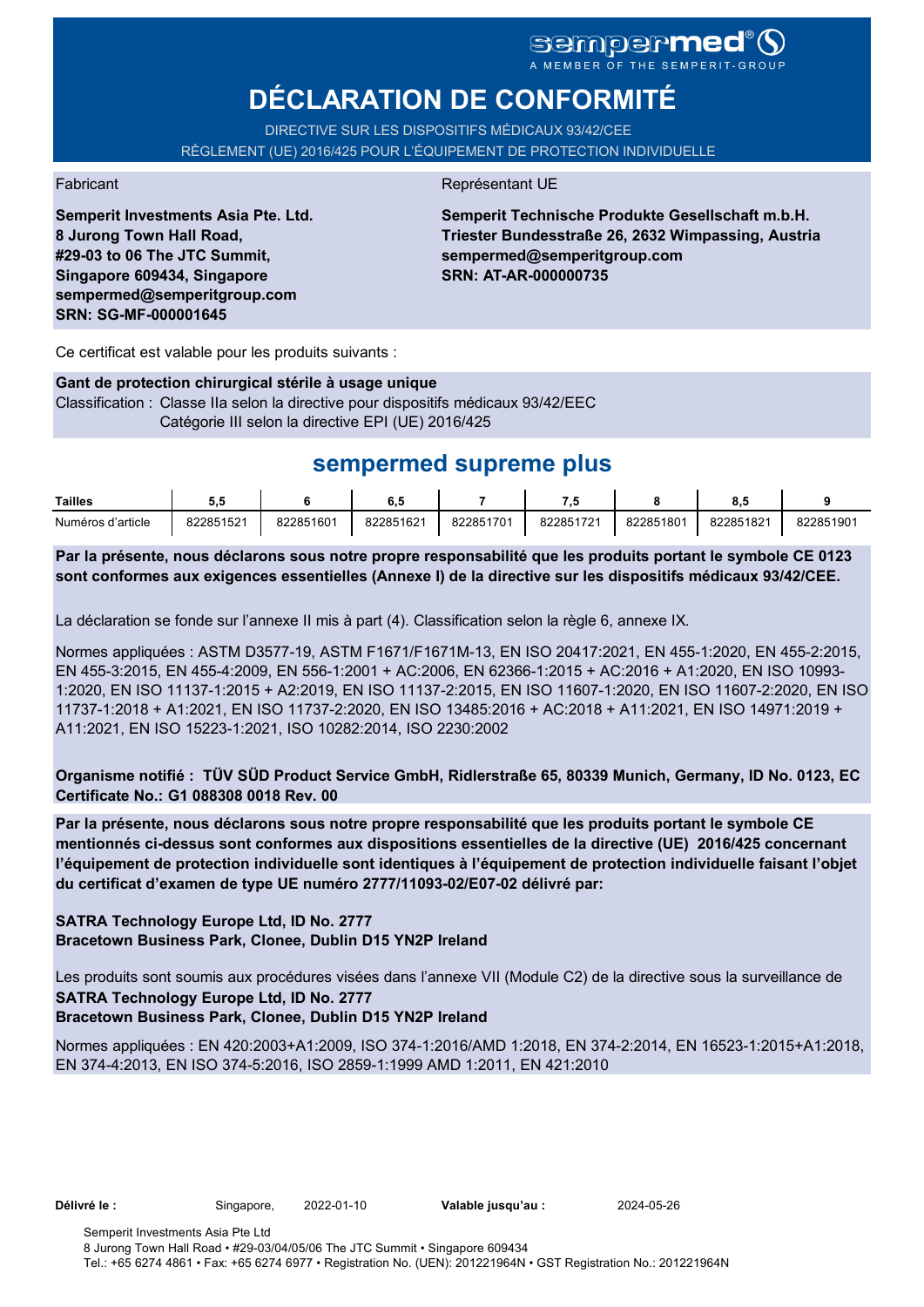# **DICHIARAZIONE DI CONFORMITÀ**

DIRETTIVA SUL DISPOSITIVO MEDICO 93/42 / CEE REGOLAMENTO (UE) 2016/425 DELL'APPARECCHIATURA DI PROTEZIONE INDIVIDUALE

Produttore Rappresentante autorizzato nell'UE

**Semperit Investments Asia Pte. Ltd. 8 Jurong Town Hall Road, #29-03 to 06 The JTC Summit, Singapore 609434, Singapore sempermed@semperitgroup.com SRN: SG-MF-000001645**

**Semperit Technische Produkte Gesellschaft m.b.H. Triester Bundesstraße 26, 2632 Wimpassing, Austria sempermed@semperitgroup.com SRN: AT-AR-000000735**

Questo certificato è valido per il seguente prodotto:

# **Guanto chirurgico e protettivo sterile monouso** Clasificazione: Classe IIa secondo la direttiva MD 93/42 / CEE

Categoria III secondo il regolamento (UE) 2016/425 del PPE

# **sempermed supreme plus**

| Misure          | 5.5       |           | 6.5       |           | - 1       |           | o.a       |           |
|-----------------|-----------|-----------|-----------|-----------|-----------|-----------|-----------|-----------|
| Codici articolo | 822851521 | 822851601 | 822851621 | 822851701 | 822851721 | 822851801 | 822851821 | 822851901 |

**Con la presente, dichiariamo sotto la nostra esclusiva responsabilità che il prodotto con marchio CE 0123 sopra descritto soddisfa i requisiti essenziali (allegato I) della direttiva sui dispositivi medici 93/42 / CEE.**

Dichiarazione basata sull'allegato II escluso (4). Classificazione secondo la regola 6, appendice IX.

Norme applicate: ASTM D3577-19, ASTM F1671/F1671M-13, EN ISO 20417:2021, EN 455-1:2020, EN 455-2:2015, EN 455-3:2015, EN 455-4:2009, EN 556-1:2001 + AC:2006, EN 62366-1:2015 + AC:2016 + A1:2020, EN ISO 10993-1:2020, EN ISO 11137-1:2015 + A2:2019, EN ISO 11137-2:2015, EN ISO 11607-1:2020, EN ISO 11607- 2:2020, EN ISO 11737-1:2018 + A1:2021, EN ISO 11737-2:2020, EN ISO 13485:2016 + AC:2018 + A11:2021, EN ISO 14971:2019 + A11:2021, EN ISO 15223-1:2021, ISO 10282:2014, ISO 2230:2002

**Organismo notificato: TÜV SÜD Product Service GmbH, Ridlerstraße 65, 80339 Munich, Germany, ID No. 0123, EC Certificate No.: G1 088308 0018 Rev. 00** 

**SATRA Technology Europe Ltd, ID No. 2777 Con la presente, dichiariamo sotto la nostra esclusiva responsabilità che il prodotto con marchio CE sopra descritto è conforme alle disposizioni applicabili del Regolamento (UE) 2016/425 sui dispositivi di protezione individuale ed è identico al dispositivo di protezione personale che è soggetto al Certificato di Esame di Tipo UE n. 2777/11093-02/E07-02 rilasciato da:**

**Bracetown Business Park, Clonee, Dublin D15 YN2P Ireland**

ed è soggetto alla procedura di cui all'allegato VII (modulo C2) del regolamento (UE) 2016/425 sotto il controllo di **SATRA Technology Europe Ltd, ID No. 2777**

## **Bracetown Business Park, Clonee, Dublin D15 YN2P Ireland**

Norme applicate: EN 420:2003+A1:2009, ISO 374-1:2016/AMD 1:2018, EN 374-2:2014, EN 16523- 1:2015+A1:2018, EN 374-4:2013, EN ISO 374-5:2016, ISO 2859-1:1999 AMD 1:2011, EN 421:2010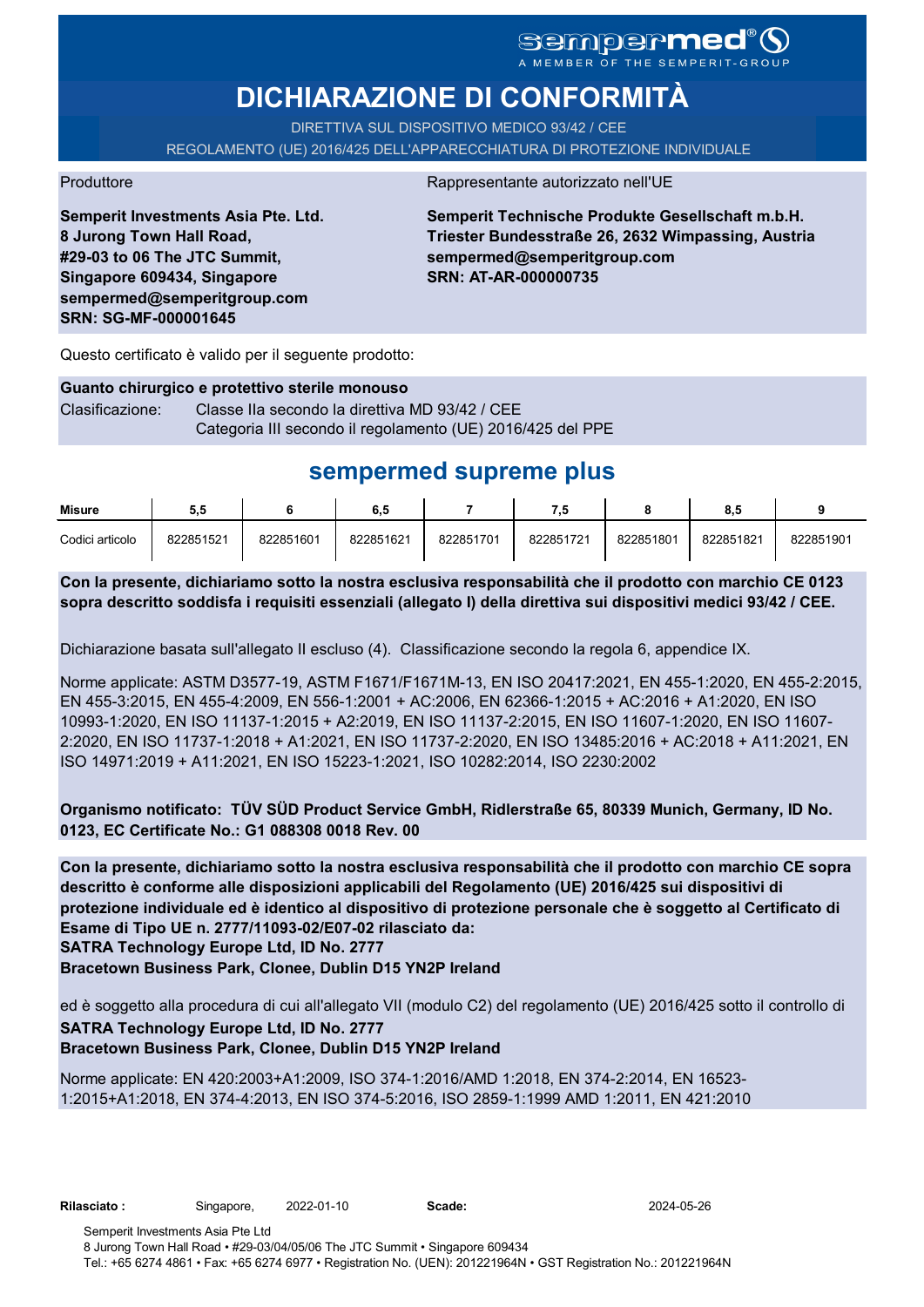# **CONFORMITEITSVERKLARING**

RICHTLIJN MEDISCHE PRODUCTEN 93/42 / EEG

VERORDENING (EU) 2016/425 BETREFFENDE PERSOONLIJKE BESCHERMENDE UITRUSTING

Fabrikant Gemachtigde EU

**Semperit Technische Produkte Gesellschaft m.b.H. Triester Bundesstraße 26, 2632 Wimpassing, Austria sempermed@semperitgroup.com SRN: AT-AR-000000735**

Dit certificaat is geldig voor de volgende producten:

**Semperit Investments Asia Pte. Ltd.**

**8 Jurong Town Hall Road, #29-03 to 06 The JTC Summit, Singapore 609434, Singapore sempermed@semperitgroup.com**

**SRN: SG-MF-000001645**

### **Steriele chirurgische en beschermende handschoenen voor eenmalig gebruik** Classificatie: Klasse IIa volgens Richtlijn 93/42 / EEG betreffende medische hulpmiddelen Categorie III volgens PBM-verordening (EU) 2016/425

# **sempermed supreme plus**

| Maten          | ວ.ະ       |           | 6.5       |           | - 7       |           | о         |           |
|----------------|-----------|-----------|-----------|-----------|-----------|-----------|-----------|-----------|
| Artikelnummers | 822851521 | 822851601 | 822851621 | 822851701 | 822851721 | 822851801 | 822851821 | 822851901 |

**Wij verklaren hierbij onder uitsluitende verantwoordelijkheid, dat de CE 0123-gemarkeerde producten voldoen aan de essentiële vereisten (Bijlage I) van de Richtlijn Medische Hulpmiddelen 93/42 / EEG.**

Verklaring uitsluitend gebaseerd op bijlage II (4). Indeling volgens regel 6, bijlage IX.

Toegepaste normen: ASTM D3577-19, ASTM F1671/F1671M-13, EN ISO 20417:2021, EN 455-1:2020, EN 455- 2:2015, EN 455-3:2015, EN 455-4:2009, EN 556-1:2001 + AC:2006, EN 62366-1:2015 + AC:2016 + A1:2020, EN ISO 10993-1:2020, EN ISO 11137-1:2015 + A2:2019, EN ISO 11137-2:2015, EN ISO 11607-1:2020, EN ISO 11607- 2:2020, EN ISO 11737-1:2018 + A1:2021, EN ISO 11737-2:2020, EN ISO 13485:2016 + AC:2018 + A11:2021, EN ISO 14971:2019 + A11:2021, EN ISO 15223-1:2021, ISO 10282:2014, ISO 2230:2002

**Aangewezen instantie: TÜV SÜD Product Service GmbH, Ridlerstraße 65, 80339 Munich, Germany, ID No. 0123, EC Certificate No.: G1 088308 0018 Rev. 00** 

**Hierbij verklaren wij onder uitsluitende verantwoordelijkheid, dat de bovengenoemde CE-gemarkeerde producten voldoen aan de relevante bepalingen van de Verordening (EU) 2016/425 over persoonlijke beschermingsmiddelen en het onderworpen zijn aan het certificaat van EU-typeonderzoek nr.2777/11093- 02/E07-02 uitgegeven door:**

**SATRA Technology Europe Ltd, ID No. 2777**

**Bracetown Business Park, Clonee, Dublin D15 YN2P Ireland**

De producten vallen onder de procedures van bijlage VII (module C2) van de verordening onder toezicht van **SATRA Technology Europe Ltd, ID No. 2777 Bracetown Business Park, Clonee, Dublin D15 YN2P Ireland**

Toegepaste normen: EN 420:2003+A1:2009, ISO 374-1:2016/AMD 1:2018, EN 374-2:2014, EN 16523- 1:2015+A1:2018, EN 374-4:2013, EN ISO 374-5:2016, ISO 2859-1:1999 AMD 1:2011, EN 421:2010

**Uitgegeven op:** Singapore, 2022-01-10 **Geldig tot:** 2024-05-26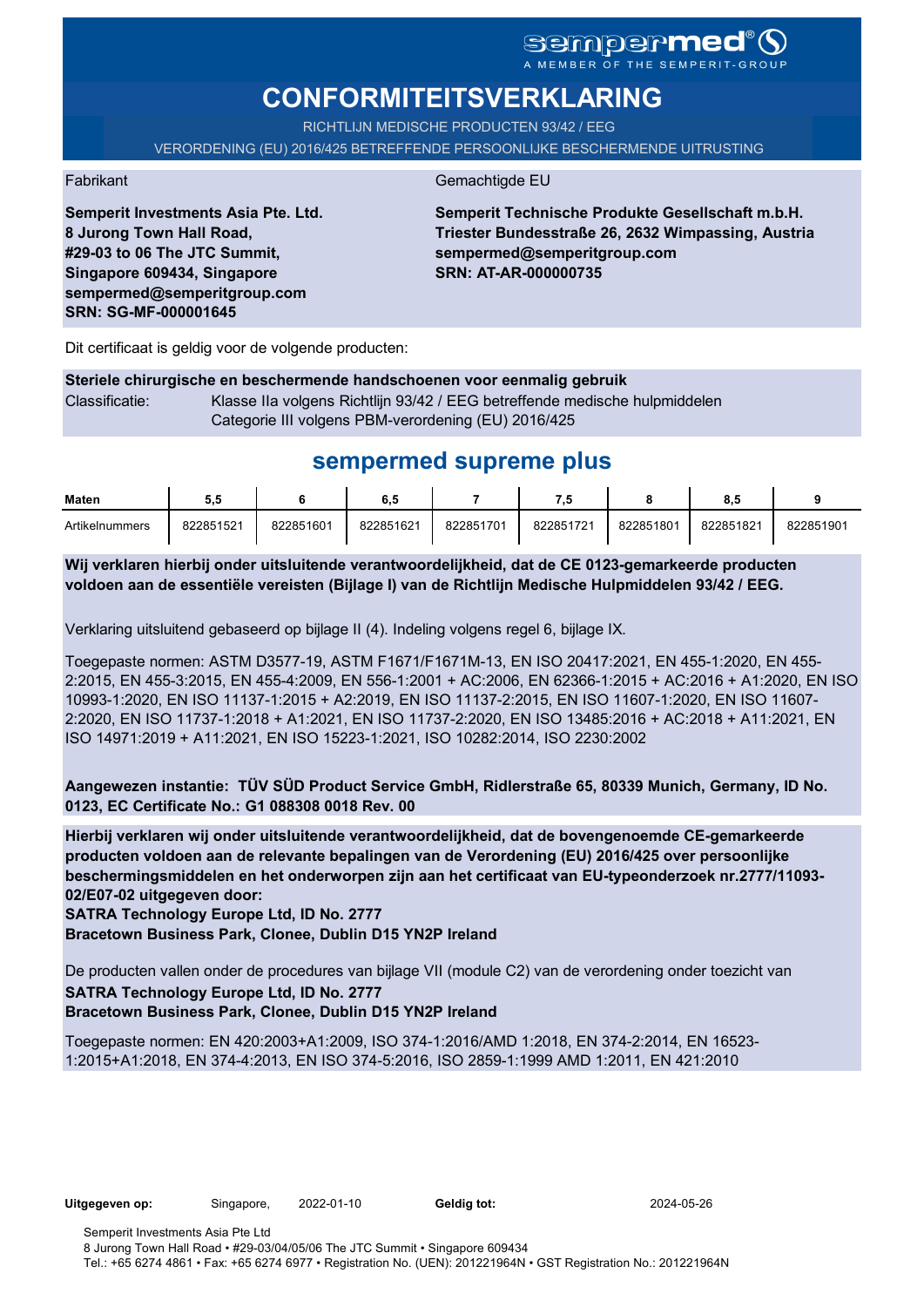# **DECLARACIÓN DE CONFORMIDAD**

DIRECTIVA DE PRODUCTOS MEDICINALES 93/42/EWG ORDENANZA (EU) 2016/425 PARA EQUIPAMIENTOS PERSONALES

**Semperit Investments Asia Pte. Ltd.**

**8 Jurong Town Hall Road, #29-03 to 06 The JTC Summit, Singapore 609434, Singapore sempermed@semperitgroup.com**

**SRN: SG-MF-000001645**

Fabricante de la UE

**Semperit Technische Produkte Gesellschaft m.b.H. Triester Bundesstraße 26, 2632 Wimpassing, Austria sempermed@semperitgroup.com SRN: AT-AR-000000735**

El presente certificado es válido para los siguientes productos:

### **Guante estéril de operación y protección para un solo uso** Clasificación: Clase Ila según la Directiva de Productos Medicinales 93/42/EEC Categoría III según el Reglamento EPI (EU) 2016/425

# **sempermed supreme plus**

| Tamaños               | 5.5       |           | 6,5       |           |           |           | 8.5       |           |
|-----------------------|-----------|-----------|-----------|-----------|-----------|-----------|-----------|-----------|
| Número de<br>artículo | 822851521 | 822851601 | 822851621 | 822851701 | 822851721 | 822851801 | 822851821 | 822851901 |

**Por la presente confirmamos bajo nuestra exclusiva responsabilidad que los productos con marcado CE 0123 cumplen con los requisitos esenciales (Anexo I) de la Directiva 93/42/CEE sobre productos sanitarios.**

Declaración basada en el anexo II, excluido el punto 4. Clasificación según la regla 6, anexo IX

Normas aplicadas: ASTM D3577-19, ASTM F1671/F1671M-13, EN ISO 20417:2021, EN 455-1:2020, EN 455- 2:2015, EN 455-3:2015, EN 455-4:2009, EN 556-1:2001 + AC:2006, EN 62366-1:2015 + AC:2016 + A1:2020, EN ISO 10993-1:2020, EN ISO 11137-1:2015 + A2:2019, EN ISO 11137-2:2015, EN ISO 11607-1:2020, EN ISO 11607- 2:2020, EN ISO 11737-1:2018 + A1:2021, EN ISO 11737-2:2020, EN ISO 13485:2016 + AC:2018 + A11:2021, EN ISO 14971:2019 + A11:2021, EN ISO 15223-1:2021, ISO 10282:2014, ISO 2230:2002

**Organismo notificado: TÜV SÜD Product Service GmbH, Ridlerstraße 65, 80339 Munich, Germany, ID No. 0123, EC Certificate No.: G1 088308 0018 Rev. 00** 

**Por la presente confirmamos, bajo nuestra exclusiva responsabilidad, que los productos arriba mencionados con la marca CE cumplen con las disposiciones pertinentes del Reglamento (UE) 2016/425 para equipos de protección personal y están sujetos al Certificado de examen de tipo nº. 2777/11093-02/E07- 02 expedido por:**

**SATRA Technology Europe Ltd, ID No. 2777**

**Bracetown Business Park, Clonee, Dublin D15 YN2P Ireland**

Los productos están sujetos a los procedimientos establecidos en el anexo VII (módulo C2) del Reglamento bajo la supervisión de

## **SATRA Technology Europe Ltd, ID No. 2777**

**Bracetown Business Park, Clonee, Dublin D15 YN2P Ireland**

Normas aplicadas: EN 420:2003+A1:2009, ISO 374-1:2016/AMD 1:2018, EN 374-2:2014, EN 16523- 1:2015+A1:2018, EN 374-4:2013, EN ISO 374-5:2016, ISO 2859-1:1999 AMD 1:2011, EN 421:2010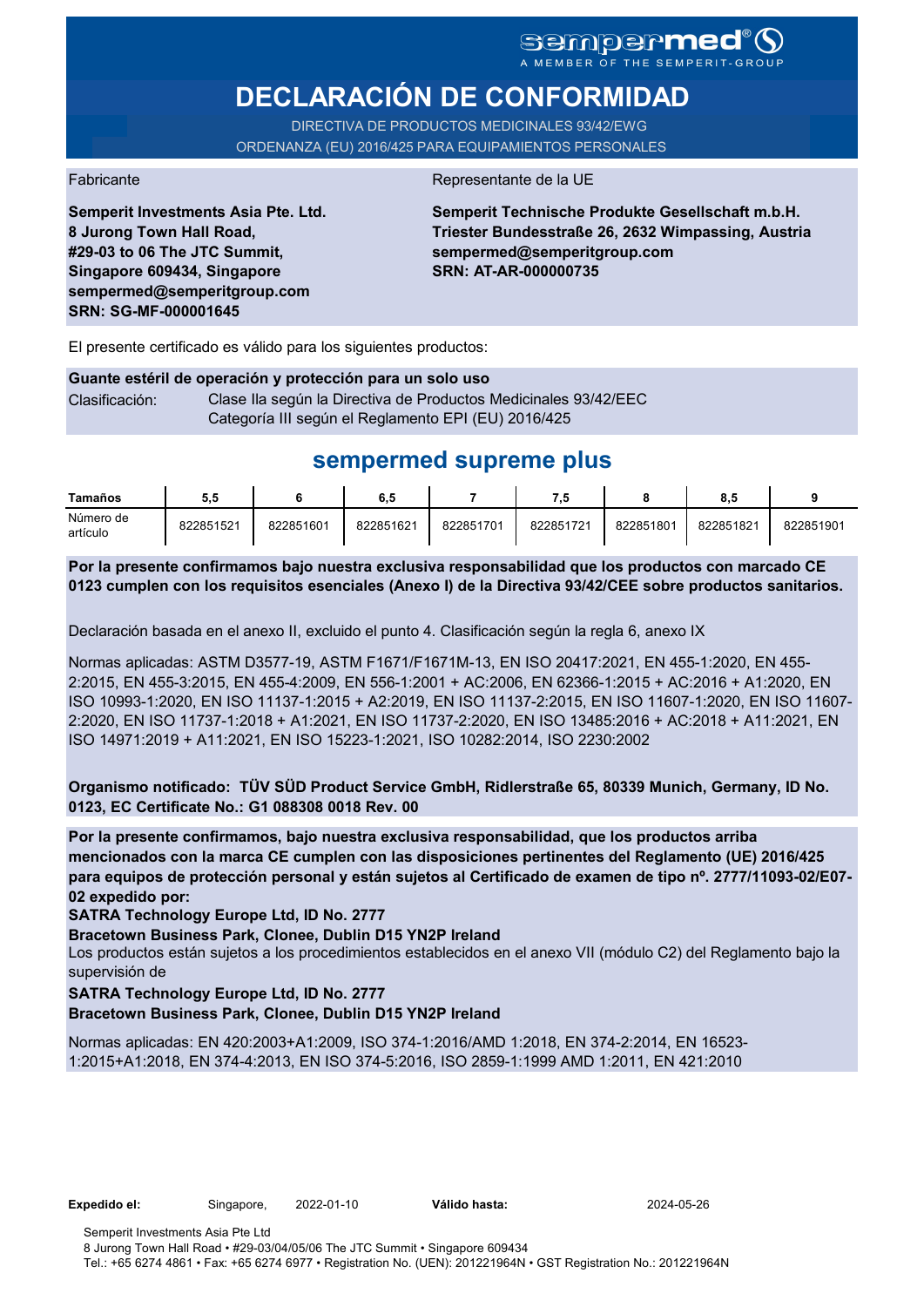# SCMPCFMCC<sup>®</sup>

# **DECLARAÇÃO DE CONFORMIDADE**

DIRETIVA 93/42/CEE SOBRE DISPOSITIVOS MÉDICOS REGULAMENTO (UE) 2016/425 SOBRE EQUIPAMENTO DE PROTEÇÃO INDIVIDUAL

#### Fabricante **Representante da UE**

**Semperit Investments Asia Pte. Ltd. 8 Jurong Town Hall Road, #29-03 to 06 The JTC Summit, Singapore 609434, Singapore sempermed@semperitgroup.com SRN: SG-MF-000001645**

**Semperit Technische Produkte Gesellschaft m.b.H. Triester Bundesstraße 26, 2632 Wimpassing, Austria sempermed@semperitgroup.com SRN: AT-AR-000000735**

Este certificado é válido para os seguintes produtos:

**Luva cirúrgica e de proteção estéril para uso único** Classificação: Classe IIa de acordo com a Diretiva de Dispositivos Médicos 93/42/CEE Categoria III de acordo com o regulamento EPI (UE) 2016/425

# **sempermed supreme plus**

| Tamanhos             | 5.5       |           | 6.5       |           | - 9       |           | o<br>о.с  |           |
|----------------------|-----------|-----------|-----------|-----------|-----------|-----------|-----------|-----------|
| Números de<br>artigo | 822851521 | 822851601 | 822851621 | 822851701 | 822851721 | 822851801 | 822851821 | 822851901 |

**Declaramos desta forma, sob a nossa exclusiva responsabilidade, que os produtos com a marca CE 0123 estão em conformidade com os requisitos essenciais (anexo I) da Diretriz de Dispositivos Médicos 93/42/CEE.**

Declaração baseada no anexo II excluindo (4). Classificação de acordo com a regra 6, anexo IX.

Normas aplicadas: ASTM D3577-19, ASTM F1671/F1671M-13, EN ISO 20417:2021, EN 455-1:2020, EN 455- 2:2015, EN 455-3:2015, EN 455-4:2009, EN 556-1:2001 + AC:2006, EN 62366-1:2015 + AC:2016 + A1:2020, EN ISO 10993-1:2020, EN ISO 11137-1:2015 + A2:2019, EN ISO 11137-2:2015, EN ISO 11607-1:2020, EN ISO 11607-2:2020, EN ISO 11737-1:2018 + A1:2021, EN ISO 11737-2:2020, EN ISO 13485:2016 + AC:2018 + A11:2021, EN ISO 14971:2019 + A11:2021, EN ISO 15223-1:2021, ISO 10282:2014, ISO 2230:2002

**Organismo nomeado: TÜV SÜD Product Service GmbH, Ridlerstraße 65, 80339 Munich, Germany, ID No. 0123, EC Certificate No.: G1 088308 0018 Rev. 00** 

**Declaramos desta forma, sob a nossa exclusiva responsabilidade, que os produtos com a marca CE acima mencionados estão em conformidade com as disposições relevantes do regulamento (UE) 2016/425 para Equipamentos de Proteção Individual e são objeto do certificado de exame de tipo da UE n.º 2777/11093-02/E07-02 emitido por:**

**SATRA Technology Europe Ltd, ID No. 2777**

**Bracetown Business Park, Clonee, Dublin D15 YN2P Ireland**

Os produtos são objeto dos procedimentos previstos no anexo VII (módulo C2) do regulamento, sob a supervisão de

**SATRA Technology Europe Ltd, ID No. 2777**

**Bracetown Business Park, Clonee, Dublin D15 YN2P Ireland**

Normas aplicadas: EN 420:2003+A1:2009, ISO 374-1:2016/AMD 1:2018, EN 374-2:2014, EN 16523- 1:2015+A1:2018, EN 374-4:2013, EN ISO 374-5:2016, ISO 2859-1:1999 AMD 1:2011, EN 421:2010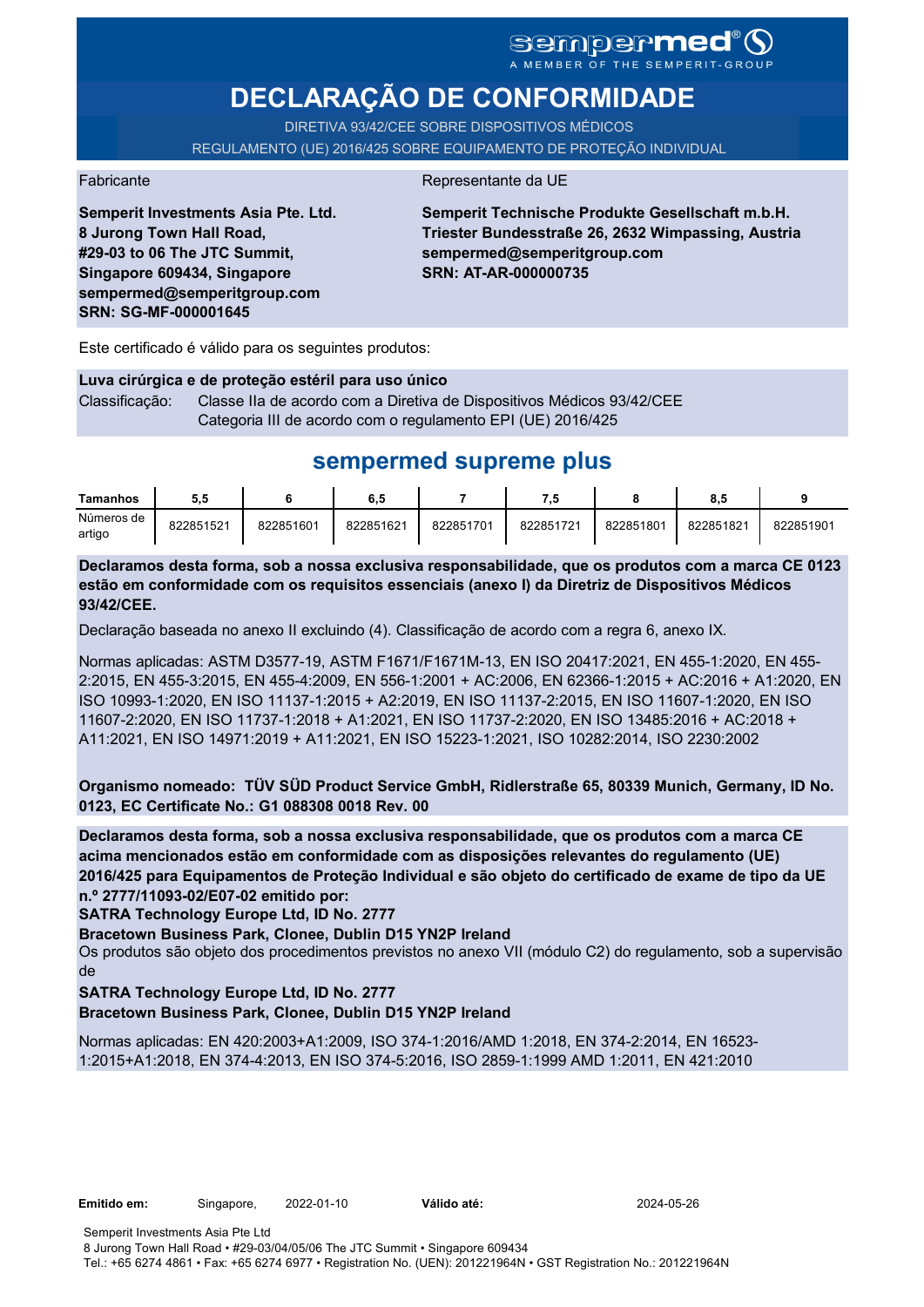# **DEKLARATON OM ÖVERENSSTÄMMELSE**

DIREkTIV 93/42/EEC MEDICINTEKNISKA PRODUKTER EU-FÖRORDNING 2016/425 FÖR PERSONLIG SKYDDSUTRUSTNING

**Semperit Investments Asia Pte. Ltd. 8 Jurong Town Hall Road, #29-03 to 06 The JTC Summit, Singapore 609434, Singapore sempermed@semperitgroup.com SRN: SG-MF-000001645**

### Tillverkare Behörig representant hos EU

**Semperit Technische Produkte Gesellschaft m.b.H. Triester Bundesstraße 26, 2632 Wimpassing, Austria sempermed@semperitgroup.com SRN: AT-AR-000000735**

Detta certifikat gäller följande produkt:

# **Steril kirurgi- ioch skyddshandske för engångsanvändning**  Klassificering: Klass Ia enlligt EU-direktiv för medicintek-niska produkter (MD) 93/42/EEC Kategori III enligt EU-förordning för personlig skyddsutrustning (PPE) 2016/425

# **sempermed supreme plus**

| <b>Storlekar</b> | ວ.ວ       |           | 6,5       |           | - 14      |           | о. с      |           |
|------------------|-----------|-----------|-----------|-----------|-----------|-----------|-----------|-----------|
| Artikelnummer    | 822851521 | 822851601 | 822851621 | 822851701 | 822851721 | 822851801 | 822851821 | 822851901 |

**Vi förklarar härmed under eget exklusivt ansvar att ovan beskrivna, CE 0123-markerade produkt stämmer överens med erforderliga krav (Bilaga I) i direktivet för medicinska produkter 93/42/EEC.**

Deklaration enligt Bilaga II, (4) undantagen. Klassifiering enligt 6, Bilaga IX.

Tillämpade standarder: ASTM D3577-19, ASTM F1671/F1671M-13, EN ISO 20417:2021, EN 455-1:2020, EN 455- 2:2015, EN 455-3:2015, EN 455-4:2009, EN 556-1:2001 + AC:2006, EN 62366-1:2015 + AC:2016 + A1:2020, EN ISO 10993-1:2020, EN ISO 11137-1:2015 + A2:2019, EN ISO 11137-2:2015, EN ISO 11607-1:2020, EN ISO 11607- 2:2020, EN ISO 11737-1:2018 + A1:2021, EN ISO 11737-2:2020, EN ISO 13485:2016 + AC:2018 + A11:2021, EN ISO 14971:2019 + A11:2021, EN ISO 15223-1:2021, ISO 10282:2014, ISO 2230:2002

**Angiven myndighet: TÜV SÜD Product Service GmbH, Ridlerstraße 65, 80339 Munich, Germany, ID No. 0123, EC Certificate No.: G1 088308 0018 Rev. 00** 

**Vi förklarar härmed under eget exklusivt ansvar att ovan beskrivna, CE-markerade produkt stämmer överens med tillämpliga bestämmelser i EU-förordningen 2016/425 för personlig skyddsutrustning och är identisk med den personliga skyddsutrustning som anges i EU-certifikat för typgranskning nummer2777/11093-02/E07-02 daterad av:**

**SATRA Technology Europe Ltd, ID No. 2777**

**Bracetown Business Park, Clonee, Dublin D15 YN2P Ireland**

och är föremål för den procedur som beskrivs i Bilaga VII (Modul C2) till EU-förordningen 2016/425 under the supervision of under uppsikt av

## **SATRA Technology Europe Ltd, ID No. 2777**

## **Bracetown Business Park, Clonee, Dublin D15 YN2P Ireland**

Tillämpade standarder: EN 420:2003+A1:2009, ISO 374-1:2016/AMD 1:2018, EN 374-2:2014, EN 16523- 1:2015+A1:2018, EN 374-4:2013, EN ISO 374-5:2016, ISO 2859-1:1999 AMD 1:2011, EN 421:2010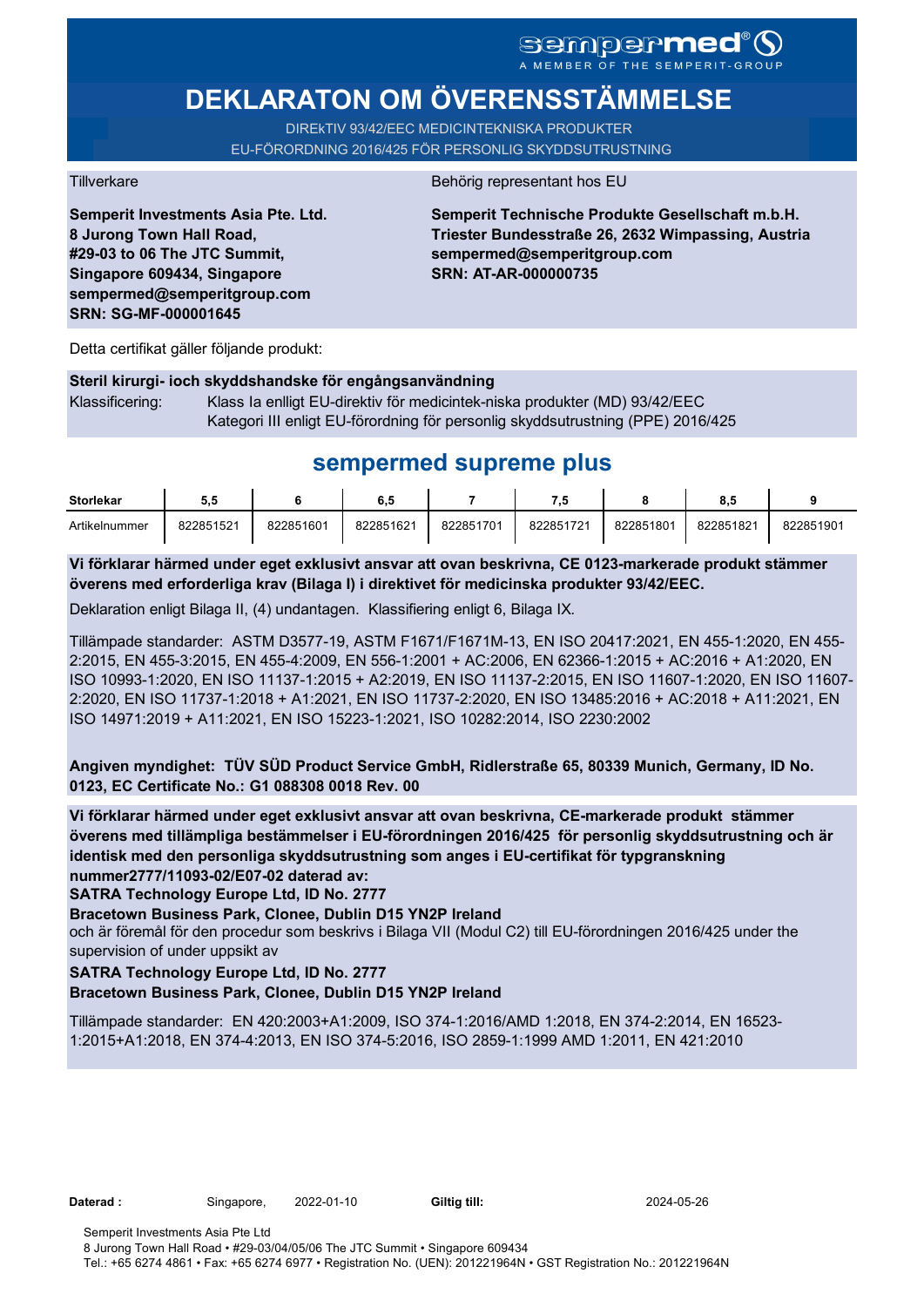# **KONFORMITETSERKLÆRING**

DIREKTIV 93/42/EØF OM MEDICINSK UDSTYR FORORDNING (EU) 2016/425 FOR PERSONLIGE VÆRNEMIDLER

# Producent EU-befuldmægtigede

**Semperit Investments Asia Pte. Ltd. 8 Jurong Town Hall Road, #29-03 to 06 The JTC Summit, Singapore 609434, Singapore sempermed@semperitgroup.com SRN: SG-MF-000001645**

**Semperit Technische Produkte Gesellschaft m.b.H. Triester Bundesstraße 26, 2632 Wimpassing, Austria sempermed@semperitgroup.com SRN: AT-AR-000000735**

Dette certifikat er gyldigt for følgende produkter:

## **Steril operations- og beskyttelseshandske til engangsbrug** Klassificering: Klasse IIa jævnfør 93/42/EØF-retningslinjerne for medicinsk udstyr Kategori III jævnfør PVM-forordningen (EU) 2016/425

# **sempermed supreme plus**

| <b>Størrelser</b> | ວ.ວ       |           | ხ. ე      |           |           |           | о         |           |
|-------------------|-----------|-----------|-----------|-----------|-----------|-----------|-----------|-----------|
| Artikelnumre      | 822851521 | 822851601 | 822851621 | 822851701 | 822851721 | 822851801 | 822851821 | 822851901 |

**Vi bekræfter hermed under fuldt ansvar, at de ovenfor nævnte CE 0123-mærkede produkter stemmer overens med med de grundliggende krav (bilag I) i retningslinjerne for medicinsk udstyr 93/42/EØF.**

Forklaring baseret på bilag II exklusiv (4). Klassificering jævnfør regel 6, bilag IX.

Anvendte standarder: ASTM D3577-19, ASTM F1671/F1671M-13, EN ISO 20417:2021, EN 455-1:2020, EN 455- 2:2015, EN 455-3:2015, EN 455-4:2009, EN 556-1:2001 + AC:2006, EN 62366-1:2015 + AC:2016 + A1:2020, EN ISO 10993-1:2020, EN ISO 11137-1:2015 + A2:2019, EN ISO 11137-2:2015, EN ISO 11607-1:2020, EN ISO 11607-2:2020, EN ISO 11737-1:2018 + A1:2021, EN ISO 11737-2:2020, EN ISO 13485:2016 + AC:2018 + A11:2021, EN ISO 14971:2019 + A11:2021, EN ISO 15223-1:2021, ISO 10282:2014, ISO 2230:2002

**Det nævnte sted: TÜV SÜD Product Service GmbH, Ridlerstraße 65, 80339 Munich, Germany, ID No. 0123, EC Certificate No.: G1 088308 0018 Rev. 00** 

**Vi bekræfter hermed under fuldt ansvar, at de ovenfor nævnte CE-mærkede produkter stemmer overens med med de afgørende bestemmelser i forordningen (EU) 2016/425 for personlige værnemidler, og er genstand for EU-certificering af typeafprøvning nr.2777/11093-02/E07-02 udstedt gennem:**

## **SATRA Technology Europe Ltd, ID No. 2777**

**Bracetown Business Park, Clonee, Dublin D15 YN2P Ireland**

Produkterne er genstand for procedurer jævnfør VII (modul C2) i forordningen med opsyn af

## **SATRA Technology Europe Ltd, ID No. 2777**

**Bracetown Business Park, Clonee, Dublin D15 YN2P Ireland**

Anvendte standarder: EN 420:2003+A1:2009, ISO 374-1:2016/AMD 1:2018, EN 374-2:2014, EN 16523- 1:2015+A1:2018, EN 374-4:2013, EN ISO 374-5:2016, ISO 2859-1:1999 AMD 1:2011, EN 421:2010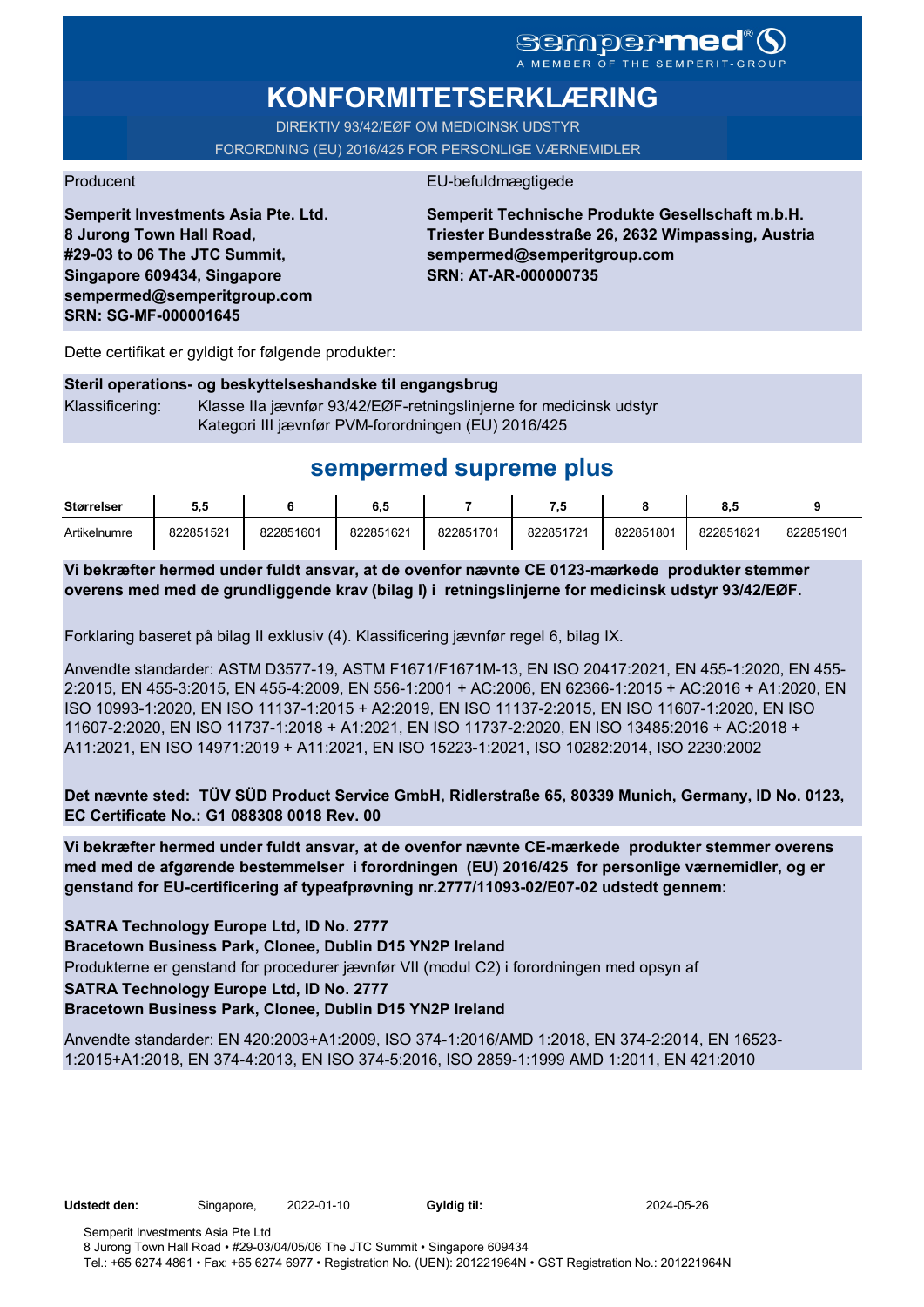# **KONFORMITETSERKLÆRING**

DIREKTIV FOR MEDISINSK UTSTYR 93/42/EØS FORORDNING (EU) NR. 2016/425 OM PERSONLIG VERNEUTSTYR

#### Produsent Autorisert representant i EU

**Semperit Investments Asia Pte. Ltd. 8 Jurong Town Hall Road, #29-03 to 06 The JTC Summit, Singapore 609434, Singapore sempermed@semperitgroup.com SRN: SG-MF-000001645**

**Semperit Technische Produkte Gesellschaft m.b.H. Triester Bundesstraße 26, 2632 Wimpassing, Austria sempermed@semperitgroup.com SRN: AT-AR-000000735**

Dette sertifikatet er gyldig for følgende produkter:

#### **Steril operasjons- og beskyttelseshanske for engangsbruk**

Klassifisering: Klasse IIa i henhold til Direktiv for medisinsk utstyr 93/42/EØS Kategori III i henhold til PVU-forordningen (EU) nr. 2016/425

# **sempermed supreme plus**

| <b>Størrelser</b> | ວ.ວ       |           | 6,5       |           | - 7       |           | o.c       |           |
|-------------------|-----------|-----------|-----------|-----------|-----------|-----------|-----------|-----------|
| Artikkelnumre     | 822851521 | 822851601 | 822851621 | 822851701 | 822851721 | 822851801 | 822851821 | 822851901 |

## **Vi erklærer herved under eneansvar at det CE 0123-merkede produktet oppfyller de grunnleggende kravene (Vedlegg I) i Direktivet for medisinsk utstyr 93/42/EØS.**

Erklæring basert på Vedlegg II unntatt (4). Klassifisering i henhold til Regel nr. 6, Vedlegg IX.

Relevante standarder: ASTM D3577-19, ASTM F1671/F1671M-13, EN ISO 20417:2021, EN 455-1:2020, EN 455- 2:2015, EN 455-3:2015, EN 455-4:2009, EN 556-1:2001 + AC:2006, EN 62366-1:2015 + AC:2016 + A1:2020, EN ISO 10993-1:2020, EN ISO 11137-1:2015 + A2:2019, EN ISO 11137-2:2015, EN ISO 11607-1:2020, EN ISO 11607- 2:2020, EN ISO 11737-1:2018 + A1:2021, EN ISO 11737-2:2020, EN ISO 13485:2016 + AC:2018 + A11:2021, EN ISO 14971:2019 + A11:2021, EN ISO 15223-1:2021, ISO 10282:2014, ISO 2230:2002

**Teknisk kontrollorgan: TÜV SÜD Product Service GmbH, Ridlerstraße 65, 80339 Munich, Germany, ID No. 0123, EC Certificate No.: G1 088308 0018 Rev. 00** 

**Vi erklærer herved under eneansvar at det CE-merkede produktet som er nevnt ovenfor oppfyller de relevante bestemmelsene i Forordning (EU) nr. 2016/425 om personlig verneutstyr og er gjenstand for EUtypeprøvesertifikat nr. 2777/11093-02/E07-02 utstedt av:**

**SATRA Technology Europe Ltd, ID No. 2777**

**Bracetown Business Park, Clonee, Dublin D15 YN2P Ireland**

Produktet er gjenstand for prosedyren som er beskrevet i Vedlegg VII (Modul C2) i Forordning nr. 2016/425 under tilsyn av

## **SATRA Technology Europe Ltd, ID No. 2777**

**Bracetown Business Park, Clonee, Dublin D15 YN2P Ireland**

Relevante standarder: EN 420:2003+A1:2009, ISO 374-1:2016/AMD 1:2018, EN 374-2:2014, EN 16523- 1:2015+A1:2018, EN 374-4:2013, EN ISO 374-5:2016, ISO 2859-1:1999 AMD 1:2011, EN 421:2010

| Utstedt den: | Singapore, | 2022-01-10 | Gyldig til: | 2024-05-26 |
|--------------|------------|------------|-------------|------------|
|              |            |            |             |            |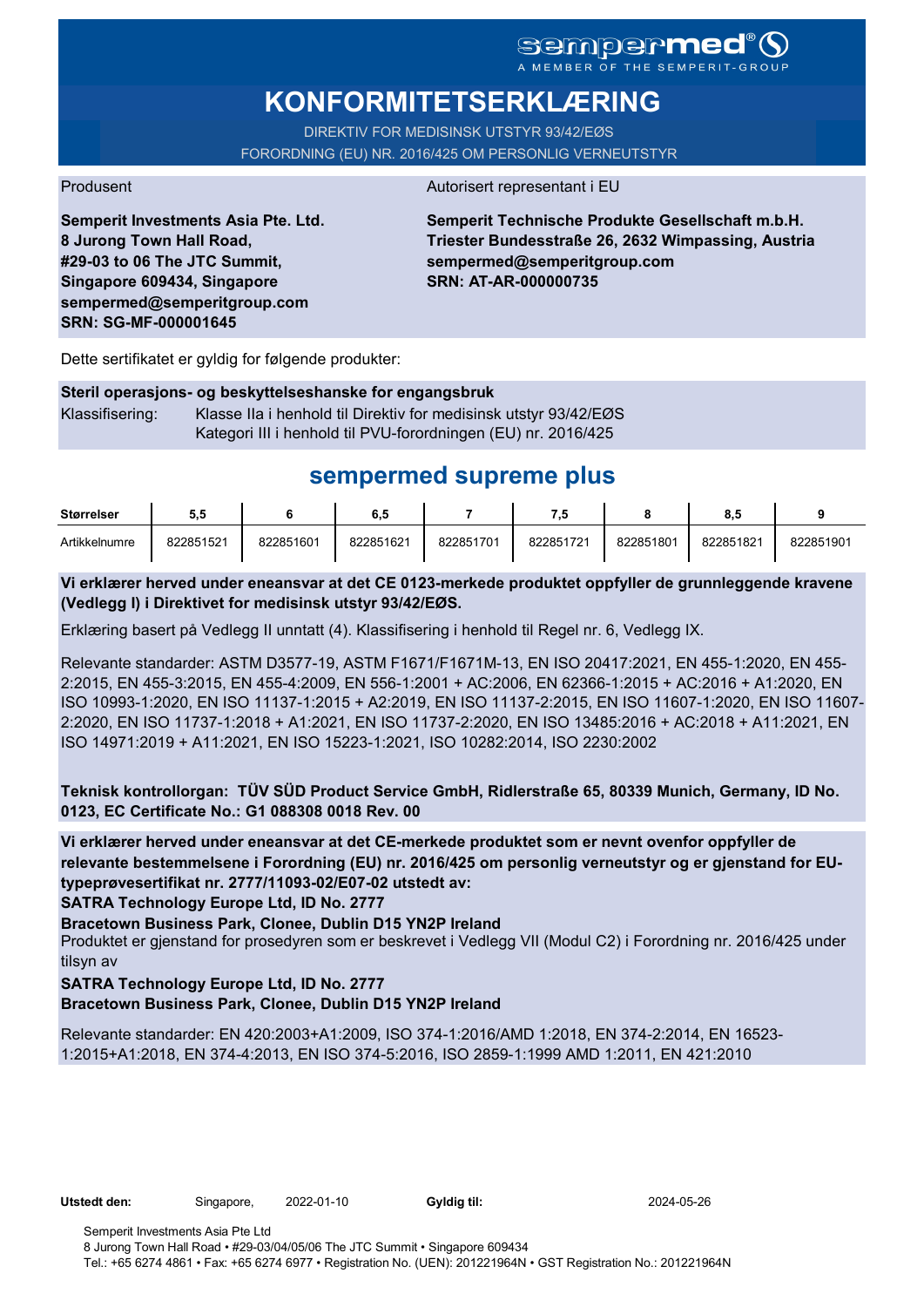# SCMDOCPMCO

# **VAATIMUSTENMUKAISUUSVAKUUTUS**

LÄÄKINNÄLLISIÄ LAITTEITA KOSKEVA DIREKTIIVI 93/42/ETY HENKILÖNSUOJAIMISTA ANNETTU ASETUS (EU) 2016/425

**Semperit Investments Asia Pte. Ltd. 8 Jurong Town Hall Road, #29-03 to 06 The JTC Summit, Singapore 609434, Singapore sempermed@semperitgroup.com SRN: SG-MF-000001645**

### Valmistaja EU:n valtuutettu edustaja

**Semperit Technische Produkte Gesellschaft m.b.H. Triester Bundesstraße 26, 2632 Wimpassing, Austria sempermed@semperitgroup.com SRN: AT-AR-000000735**

Tämä sertifikaatti koskee seuraavia tuotteita:

#### **Kertakäyttöinen steriili leikkaus- ja suojakäsine**

Luokitus: Luokka IIa lääkinnällisiä laitteita koskevan direktiivin 93/42/ETY mukaisesti Luokka III henkilönsuojaimista annetun asetuksen (EU) 2016/425 mukaisesti

# **sempermed supreme plus**

| Koot         | J.v       |           | 0.c       |           | .,        |           | υ.υ       |           |
|--------------|-----------|-----------|-----------|-----------|-----------|-----------|-----------|-----------|
| Tuotenumerot | 822851521 | 822851601 | 822851621 | 822851701 | 822851721 | 822851801 | 822851821 | 822851901 |

**Täten vahvistamme yksinomaisella vastuullamme, että CE 0123-merkityt tuotteet vastaavat lääkinnällisiä laitteita koskevan direktiivin 93/42/ETY mukaisia perustavanlaatuisia vaatimuksia (liite I).**

Selvitys perustuu liitteeseen II, lukuun ottamatta (4). Luokittelu liitteen IX, säännön 6 mukaan

Sovelletut standardit: ASTM D3577-19, ASTM F1671/F1671M-13, EN ISO 20417:2021, EN 455-1:2020, EN 455- 2:2015, EN 455-3:2015, EN 455-4:2009, EN 556-1:2001 + AC:2006, EN 62366-1:2015 + AC:2016 + A1:2020, EN ISO 10993-1:2020, EN ISO 11137-1:2015 + A2:2019, EN ISO 11137-2:2015, EN ISO 11607-1:2020, EN ISO 11607- 2:2020, EN ISO 11737-1:2018 + A1:2021, EN ISO 11737-2:2020, EN ISO 13485:2016 + AC:2018 + A11:2021, EN ISO 14971:2019 + A11:2021, EN ISO 15223-1:2021, ISO 10282:2014, ISO 2230:2002

## **Ilmoitettu laitos: TÜV SÜD Product Service GmbH, Ridlerstraße 65, 80339 Munich, Germany, ID No. 0123, EC Certificate No.: G1 088308 0018 Rev. 00**

**Täten vahvistamme yksinomaisella vastuullamme, että yllä mainitut CE-merkityt tuotteet vastaavat henkilönsuojaimista annetun asetuksen (EU) 2016/425 mukaisia perustavanlaatuisia vaatimuksia ja niihin sovelletaan EU:n tyyppitarkastustodistusta nro 2777/11093-02/E07-02 laadittu :**

**SATRA Technology Europe Ltd, ID No. 2777**

**Bracetown Business Park, Clonee, Dublin D15 YN2P Ireland**

Tuotteet ovat asetuksen liitteen VII (moduuli C2) mukaisen menettelyn kohteena, valvonnan suorittaa

**SATRA Technology Europe Ltd, ID No. 2777**

## **Bracetown Business Park, Clonee, Dublin D15 YN2P Ireland**

Sovelletut standardit: EN 420:2003+A1:2009, ISO 374-1:2016/AMD 1:2018, EN 374-2:2014, EN 16523- 1:2015+A1:2018, EN 374-4:2013, EN ISO 374-5:2016, ISO 2859-1:1999 AMD 1:2011, EN 421:2010

**Laadittu :** Singapore, 2022-01-10 **Voimassa (asti):** 2024-05-26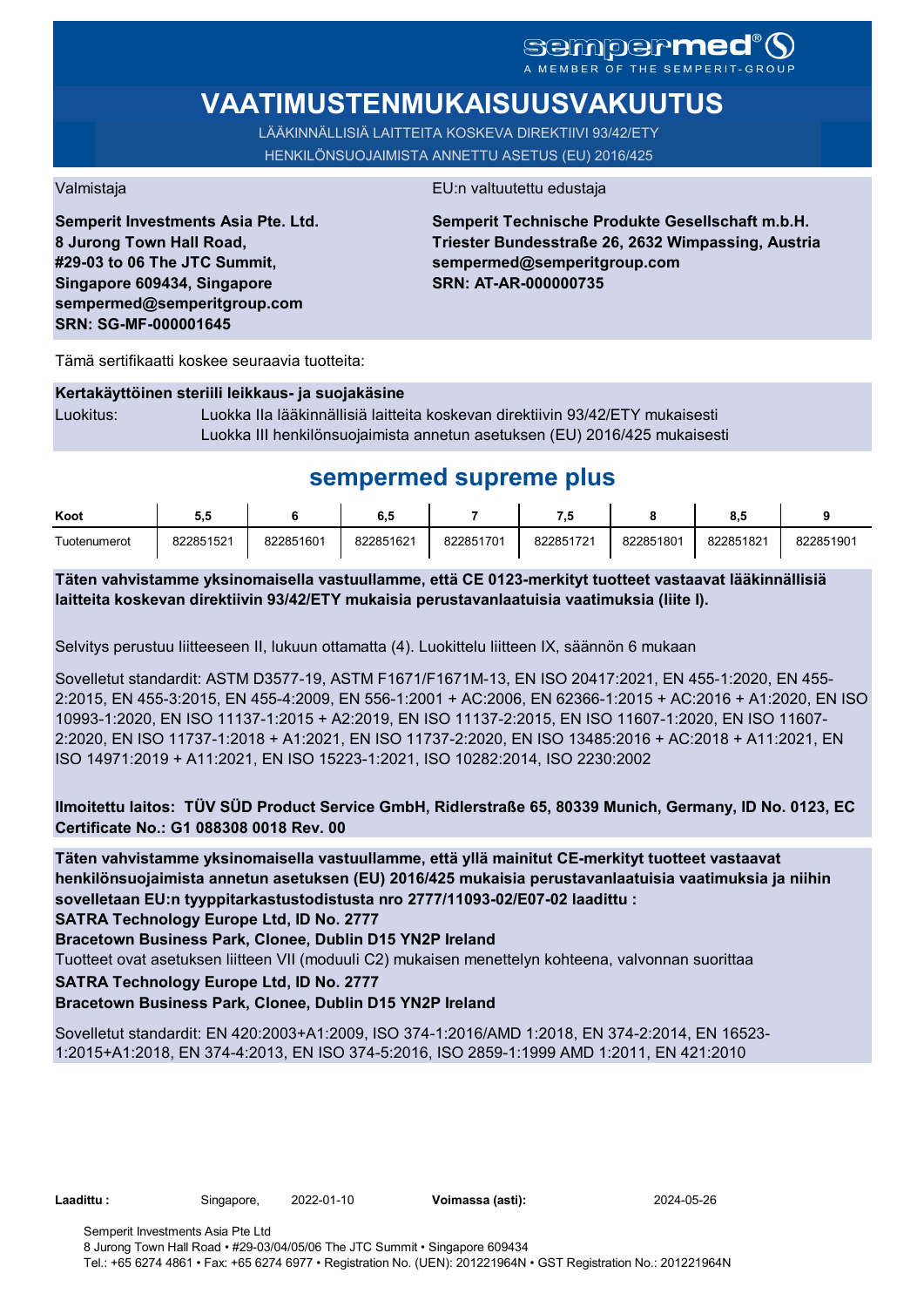# **ATITIKTIES DEKLARACIJA**

DIREKTYVA DĖL MEDICINOS PRIETAISŲ 93/42/EEB REGLAMENTAS (ES) 2016/425 DĖL ASMENINIŲ APSAUGOS PRIEMONIŲ

Gamintojas **ES** įgaliotas asmuo

**Semperit Investments Asia Pte. Ltd. 8 Jurong Town Hall Road, #29-03 to 06 The JTC Summit, Singapore 609434, Singapore sempermed@semperitgroup.com SRN: SG-MF-000001645**

**Semperit Technische Produkte Gesellschaft m.b.H. Triester Bundesstraße 26, 2632 Wimpassing, Austria sempermed@semperitgroup.com SRN: AT-AR-000000735**

Šis sertifikatas galioja toliau nurodytiems produktams:

| Sterilios vienkartinio naudojimo operacinės ir apsauginės pirštinės |                                                                                |  |  |  |  |  |  |
|---------------------------------------------------------------------|--------------------------------------------------------------------------------|--|--|--|--|--|--|
| Klasifikacija:                                                      | Ila klasė pagal direktyvą dėl medicinos prietaisų 93/42/EEB                    |  |  |  |  |  |  |
|                                                                     | III kategorija pagal reglamentą (ES) 2016/425 dėl asmeninių apsaugos priemonių |  |  |  |  |  |  |

# **sempermed supreme plus**

| Dvdžiai            | 5.5       |           | 6.5       |           | 7.5       |           | o<br>o.a  |           |
|--------------------|-----------|-----------|-----------|-----------|-----------|-----------|-----------|-----------|
| Prekiy<br>numeriai | 822851521 | 822851601 | 822851621 | 822851701 | 822851721 | 822851801 | 822851821 | 822851901 |

**Prisiimdami visą atsakomybę šiuo dokumentu patvirtiname, kad CE 0123 paženklinti produktai atitinka svarbiausius direktyvos dėl medicinos prietaisų 93/42/EEB reikalavimus (I priedas).**

Paaiškinimas remiasi tik II priedu (4). Klasifikacija pagal IX priedo 6 taisyklę.

Taikomi standartai: ASTM D3577-19, ASTM F1671/F1671M-13, EN ISO 20417:2021, EN 455-1:2020, EN 455- 2:2015, EN 455-3:2015, EN 455-4:2009, EN 556-1:2001 + AC:2006, EN 62366-1:2015 + AC:2016 + A1:2020, EN ISO 10993-1:2020, EN ISO 11137-1:2015 + A2:2019, EN ISO 11137-2:2015, EN ISO 11607-1:2020, EN ISO 11607-2:2020, EN ISO 11737-1:2018 + A1:2021, EN ISO 11737-2:2020, EN ISO 13485:2016 + AC:2018 + A11:2021, EN ISO 14971:2019 + A11:2021, EN ISO 15223-1:2021, ISO 10282:2014, ISO 2230:2002

**Notifikuotoji įstaiga: TÜV SÜD Product Service GmbH, Ridlerstraße 65, 80339 Munich, Germany, ID No. 0123, EC Certificate No.: G1 088308 0018 Rev. 00** 

**Prisiimdami visą atsakomybę, šiuo dokumentu patvirtiname, kad anksčiau paminėti CE paženklinti produktai atitinka svarbiausius direktyvos dėl asmeninių apsaugos priemonių (ES) 2016/425 reikalavimus ir yra ES tipo tyrimo sertifikato Nr. objektas. 2777/11093-02/E07-02 išduota :**

**SATRA Technology Europe Ltd, ID No. 2777**

**Bracetown Business Park, Clonee, Dublin D15 YN2P Ireland**

Produktai yra metodo objektas pagal direktyvos VII priedą (modulis C2) prižiūrint

**SATRA Technology Europe Ltd, ID No. 2777**

## **Bracetown Business Park, Clonee, Dublin D15 YN2P Ireland**

Taikomi standartai: EN 420:2003+A1:2009, ISO 374-1:2016/AMD 1:2018, EN 374-2:2014, EN 16523- 1:2015+A1:2018, EN 374-4:2013, EN ISO 374-5:2016, ISO 2859-1:1999 AMD 1:2011, EN 421:2010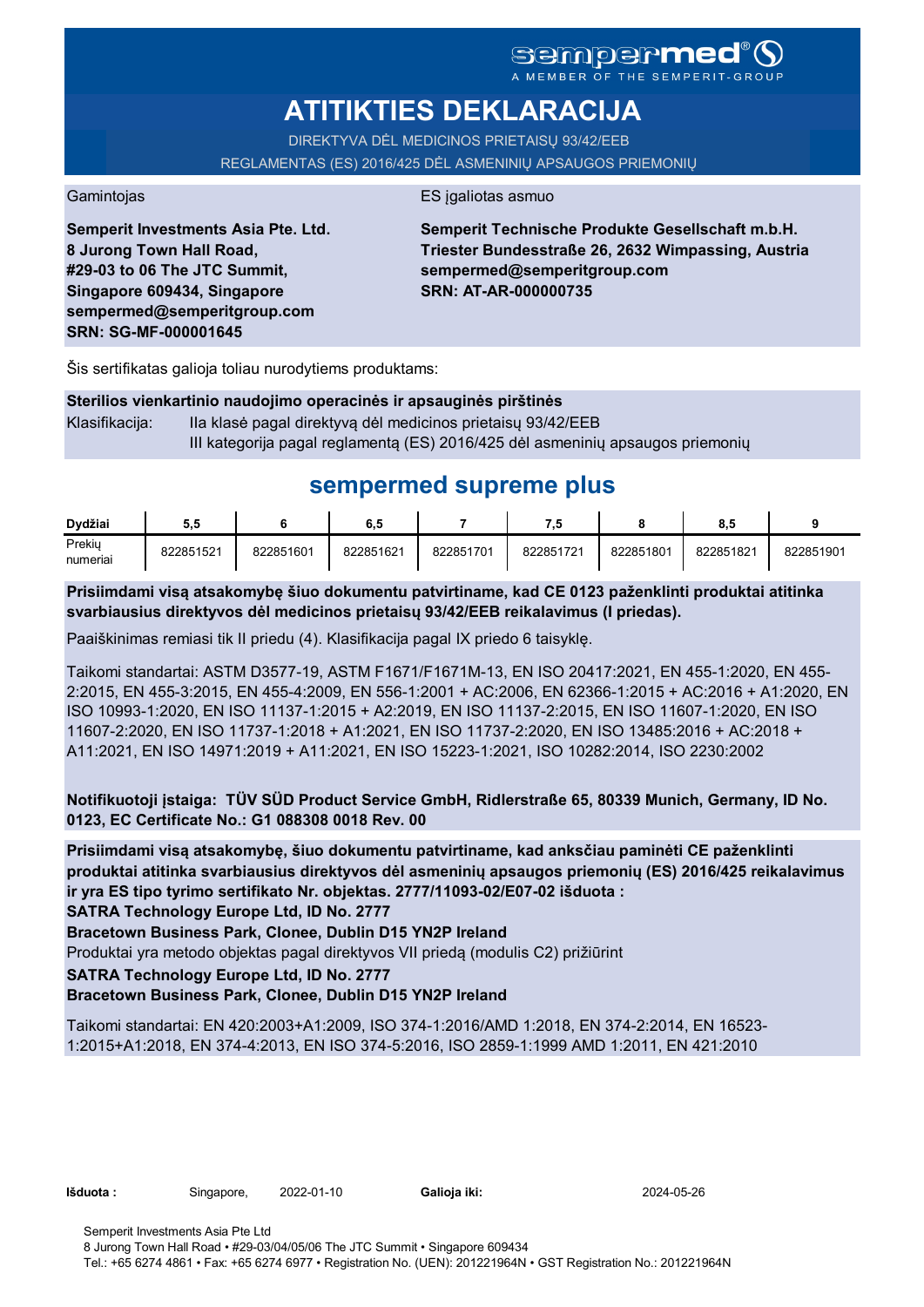# **ATBILSTĪBAS DEKLARĀCIJA**

MEDICĪNAS IERĪČU DIREKTĪVA 93/42/EEK

REGULA (ES) 2016/425 PAR INDIVIDUĀLAJIEM AIZSARDZĪBAS LĪDZEKĻIEM

Likumīgais ražotājs **Pilnvarotais pārstāvis ES** 

**Semperit Investments Asia Pte. Ltd. 8 Jurong Town Hall Road, #29-03 to 06 The JTC Summit, Singapore 609434, Singapore sempermed@semperitgroup.com SRN: SG-MF-000001645**

**Semperit Technische Produkte Gesellschaft m.b.H. Triester Bundesstraße 26, 2632 Wimpassing, Austria sempermed@semperitgroup.com SRN: AT-AR-000000735**

Šis sertifikāts ir derīgs šādam produktam:

## **Sterili ķirurģiskie aizsargcimdi vienreizējai lietošanai**

Klasifikācija: IIa klase saskaņā ar medicīnas ierīču direktīvu 93/42/EEK III kategorija saskaņā ar IAL Regulu (ES) 2016/425

# **sempermed supreme plus**

| Izmēri   | 5.5       |           | ο. c      |           | 7.5       |           | $\bullet$<br>o.a |           |
|----------|-----------|-----------|-----------|-----------|-----------|-----------|------------------|-----------|
| Artikula | 822851521 | 822851601 | 822851621 | 822851701 | 822851721 | 822851801 | 822851821        | 822851901 |
| numurs   |           |           |           |           |           |           |                  |           |

**Ar šo mēs apliecinām, ka iepriekš aprakstītais produkts ar CE 0123 marķējumu atbilst medicīnas ierīču 93/42/EEK direktīvas pamatprasībām (I pielikums).**

Deklarācija, pamatojoties uz II pielikumu, izņemot (4). Klasifikācija saskaņā ar IX pielikuma 6. noteikumu.

Piemērotie standarti: ASTM D3577-19, ASTM F1671/F1671M-13, EN ISO 20417:2021, EN 455-1:2020, EN 455- 2:2015, EN 455-3:2015, EN 455-4:2009, EN 556-1:2001 + AC:2006, EN 62366-1:2015 + AC:2016 + A1:2020, EN ISO 10993-1:2020, EN ISO 11137-1:2015 + A2:2019, EN ISO 11137-2:2015, EN ISO 11607-1:2020, EN ISO 11607-2:2020, EN ISO 11737-1:2018 + A1:2021, EN ISO 11737-2:2020, EN ISO 13485:2016 + AC:2018 + A11:2021, EN ISO 14971:2019 + A11:2021, EN ISO 15223-1:2021, ISO 10282:2014, ISO 2230:2002

**Pilnvarotā iestāde: TÜV SÜD Product Service GmbH, Ridlerstraße 65, 80339 Munich, Germany, ID No. 0123, EC Certificate No.: G1 088308 0018 Rev. 00** 

**Ar šo mēs apliecinām, ka iepriekš aprakstītais produkts ar CE marķējumu atbilst Regulas (ES) 2016/425 par individuālajiem aizsardzības līdzekļiem piemērojamajiem noteikumiem un ir identisks individuālajiem aizsardzības līdzekļiem, uz kuriem attiecas ES tipa pārbaudes sertifikāts Nr. 2777/11093-02/E07-02 izdots :**

**SATRA Technology Europe Ltd, ID No. 2777**

**Bracetown Business Park, Clonee, Dublin D15 YN2P Ireland**

un uz to attiecas Regulas (ES) 2016/425 VII pielikumā (C2 modulis) noteiktā procedūra

## **SATRA Technology Europe Ltd, ID No. 2777**

## **Bracetown Business Park, Clonee, Dublin D15 YN2P Ireland**

Piemērotie standarti: EN 420:2003+A1:2009, ISO 374-1:2016/AMD 1:2018, EN 374-2:2014, EN 16523- 1:2015+A1:2018, EN 374-4:2013, EN ISO 374-5:2016, ISO 2859-1:1999 AMD 1:2011, EN 421:2010

**Izdots :** Singapore, 2022-01-10 **Derīgs līdz:** 2024-05-26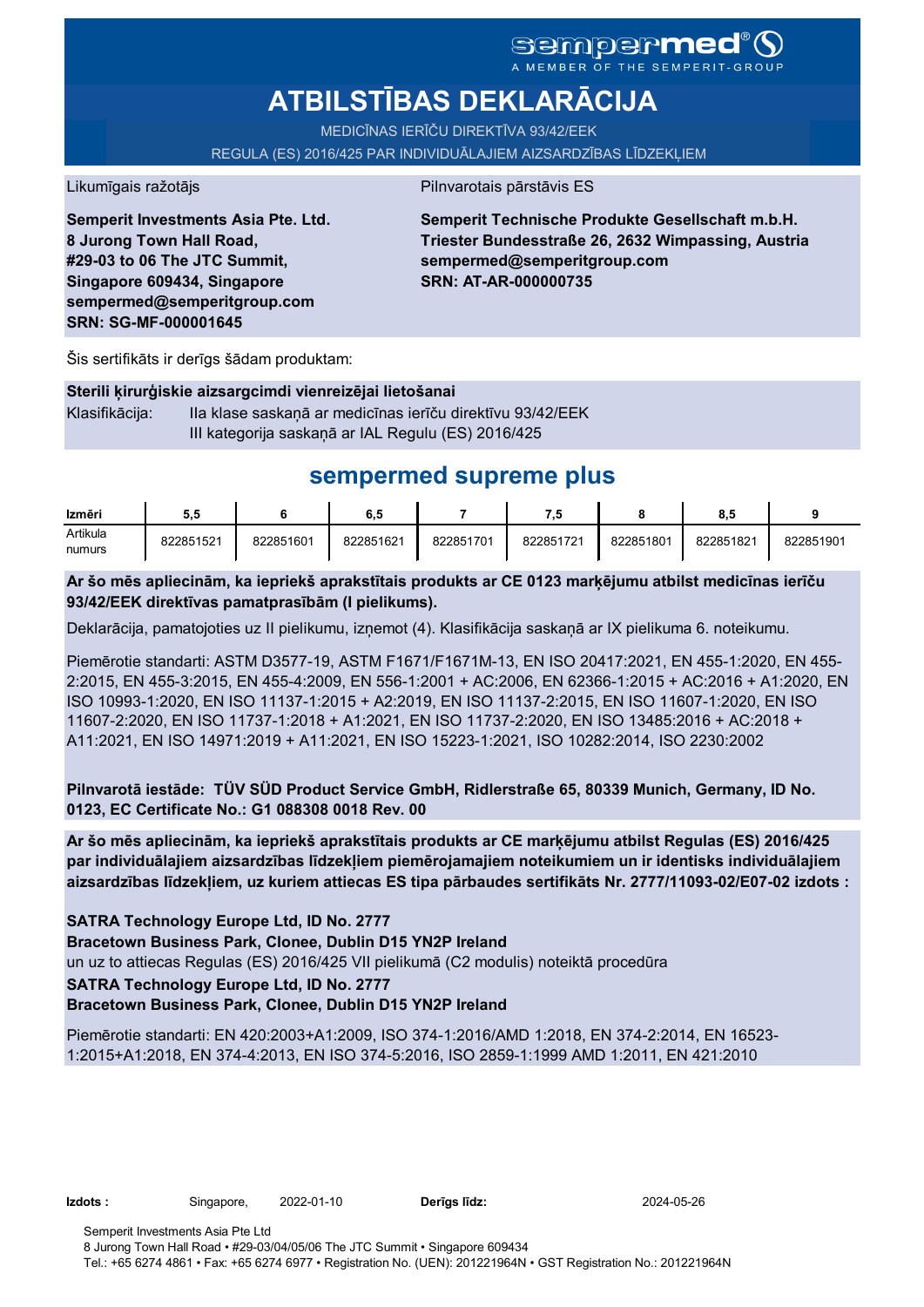# **VASTAVUSDEKLARATSIOON**

MEDITSIINITOODETE DIREKTIIV 93/42/EMÜ ISIKUKAITSEVAHENDITE MÄÄRUS (EL) 2016/425

Tootja Volitatud esindaja EL-is

**Semperit Investments Asia Pte. Ltd. 8 Jurong Town Hall Road, #29-03 to 06 The JTC Summit, Singapore 609434, Singapore sempermed@semperitgroup.com SRN: SG-MF-000001645**

## **Semperit Technische Produkte Gesellschaft m.b.H. Triester Bundesstraße 26, 2632 Wimpassing, Austria sempermed@semperitgroup.com SRN: AT-AR-000000735**

See sertifikaat kehtib järgmistele toodetele:

## **Steriilne operatsiooni- ja kaitsekinnas ühekordseks kasutuseks**

Klassifikatsioon: IIa klass kooskõlas meditsiinitoodete direktiiviga 93/42/EMÜ III kategooria kooskõlas isikukaitsevahendite määrusega (EL) 2016/425

# **sempermed supreme plus**

| <b>Suurused</b> | ວ.ຕ       |           | 6,5       |           | ه.        |           | o.c       |           |
|-----------------|-----------|-----------|-----------|-----------|-----------|-----------|-----------|-----------|
| Tootenumbrid    | 822851521 | 822851601 | 822851621 | 822851701 | 822851721 | 822851801 | 822851821 | 822851901 |

## **Kinnitame oma ainuvastutusel, et CE 0123-märgisega tooted on kooskõlas meditsiinitoodete direktiivi 93/42/EMÜ peamiste nõuetega (I lisa).**

Deklaratsioon põhineb II lisal, välja arvatud punkt 4. Klassifikatsioon kooskõlas IX lisa 6. reegliga.

Kohaldatud normid: ASTM D3577-19, ASTM F1671/F1671M-13, EN ISO 20417:2021, EN 455-1:2020, EN 455- 2:2015, EN 455-3:2015, EN 455-4:2009, EN 556-1:2001 + AC:2006, EN 62366-1:2015 + AC:2016 + A1:2020, EN ISO 10993-1:2020, EN ISO 11137-1:2015 + A2:2019, EN ISO 11137-2:2015, EN ISO 11607-1:2020, EN ISO 11607- 2:2020, EN ISO 11737-1:2018 + A1:2021, EN ISO 11737-2:2020, EN ISO 13485:2016 + AC:2018 + A11:2021, EN ISO 14971:2019 + A11:2021, EN ISO 15223-1:2021, ISO 10282:2014, ISO 2230:2002

**Teavitatud asutus: TÜV SÜD Product Service GmbH, Ridlerstraße 65, 80339 Munich, Germany, ID No. 0123, EC Certificate No.: G1 088308 0018 Rev. 00** 

**Kinnitame oma ainuvastutusel, et eespool nimetatud CE-märgistusega tooted on kooskõlas isikukaitsevahendite määruse (EL) 2016/425 põhisätetega ning on identsed isikukaitsevahenditega, mille kohta on välja antud EÜ tüübihindamistõend nr2777/11093-02/E07-02 välja :**

**SATRA Technology Europe Ltd, ID No. 2777**

**Bracetown Business Park, Clonee, Dublin D15 YN2P Ireland**

Toodetele kohaldub määruse VII lisa (moodul C2) menetlus, mille üle teostab järelevalvet

**SATRA Technology Europe Ltd, ID No. 2777**

## **Bracetown Business Park, Clonee, Dublin D15 YN2P Ireland**

Kohaldatud normid: EN 420:2003+A1:2009, ISO 374-1:2016/AMD 1:2018, EN 374-2:2014, EN 16523- 1:2015+A1:2018, EN 374-4:2013, EN ISO 374-5:2016, ISO 2859-1:1999 AMD 1:2011, EN 421:2010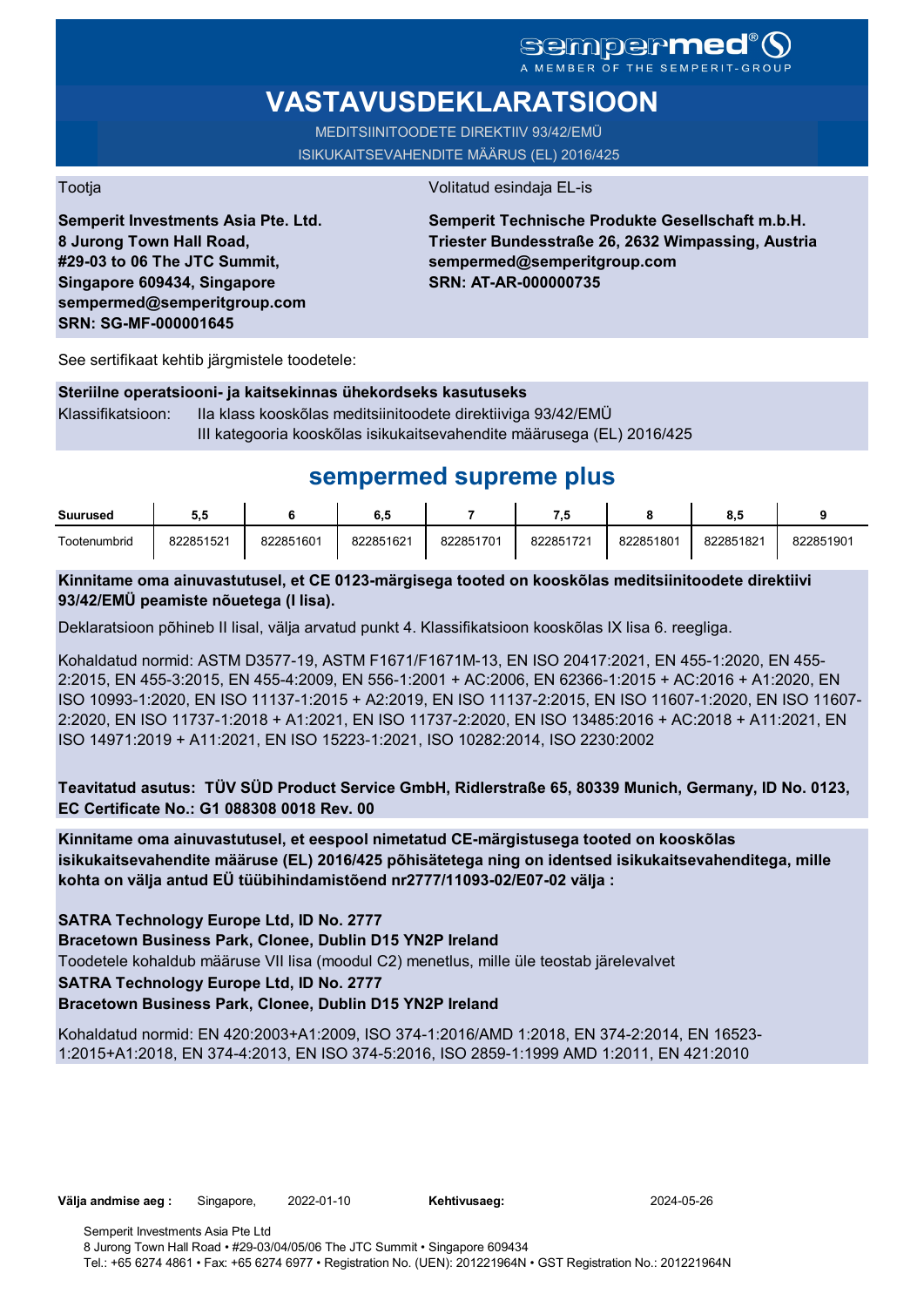# **PROHLÁŠENÍ O SHODĚ**

SMĚRNICE O ZDRAVOTNICKÝCH PROSTŘEDCÍCH 93/42/EHS NAŘÍZENÍ (EU) 2016/425 PRO OSOBNÍ OCHRANNÉ PROSTŘEDKY

#### Výrobce EU zplnomocněný zástupce

**Semperit Investments Asia Pte. Ltd. 8 Jurong Town Hall Road, #29-03 to 06 The JTC Summit, Singapore 609434, Singapore sempermed@semperitgroup.com SRN: SG-MF-000001645**

**Semperit Technische Produkte Gesellschaft m.b.H. Triester Bundesstraße 26, 2632 Wimpassing, Austria sempermed@semperitgroup.com SRN: AT-AR-000000735**

Tento certifikát je platný pro následující produkty:

## **Sterilní operační a ochranné rukavice pro jednorázové použití**

Klasifikace Třída IIa podle směrnice o zdravotnických prostředcích 93/42/EEC Kategorie III podle nařízení o OOP (EU) 2016/425

# **sempermed supreme plus**

| Velikosti         | 5.5       |           | 6.5       |           | 7.5       |           | 8.5       |           |
|-------------------|-----------|-----------|-----------|-----------|-----------|-----------|-----------|-----------|
| Číslo<br>produktu | 822851521 | 822851601 | 822851621 | 822851701 | 822851721 | 822851801 | 822851821 | 822851901 |

**Tímto potvrzujeme s výlučnou odpovědností, že produkty označené CE 0123 souhlasí se základními požadavky (příloha I) směrnice o zdravotnických prostředcích 93/42/EHS.**

Vysvětlení se zakládají na příloze II včetně (4). klasifikace podle pravidla 6, příloha IX.

Použité normy: ASTM D3577-19, ASTM F1671/F1671M-13, EN ISO 20417:2021, EN 455-1:2020, EN 455-2:2015, EN 455-3:2015, EN 455-4:2009, EN 556-1:2001 + AC:2006, EN 62366-1:2015 + AC:2016 + A1:2020, EN ISO 10993-1:2020, EN ISO 11137-1:2015 + A2:2019, EN ISO 11137-2:2015, EN ISO 11607-1:2020, EN ISO 11607- 2:2020, EN ISO 11737-1:2018 + A1:2021, EN ISO 11737-2:2020, EN ISO 13485:2016 + AC:2018 + A11:2021, EN ISO 14971:2019 + A11:2021, EN ISO 15223-1:2021, ISO 10282:2014, ISO 2230:2002

**Uvedená místa: TÜV SÜD Product Service GmbH, Ridlerstraße 65, 80339 Munich, Germany, ID No. 0123, EC Certificate No.: G1 088308 0018 Rev. 00** 

**Tímto potvrzujeme s výlučnou odpovědností, že výše uvedené produkty označené jako CE souhlasí s příslušnými ustanoveními nařízení (EU) 2016/425 pro Osobní ochranné prostředky a jsou předmětem přezkoušení EU č.2777/11093-02/E07-02 vystaveno :**

**SATRA Technology Europe Ltd, ID No. 2777**

**Bracetown Business Park, Clonee, Dublin D15 YN2P Ireland**

Produkty jsou předmětem procesu podle dodatku VII (moduly, C2) nařízení pod dohledem

**SATRA Technology Europe Ltd, ID No. 2777**

**Bracetown Business Park, Clonee, Dublin D15 YN2P Ireland**

Použité normy: EN 420:2003+A1:2009, ISO 374-1:2016/AMD 1:2018, EN 374-2:2014, EN 16523- 1:2015+A1:2018, EN 374-4:2013, EN ISO 374-5:2016, ISO 2859-1:1999 AMD 1:2011, EN 421:2010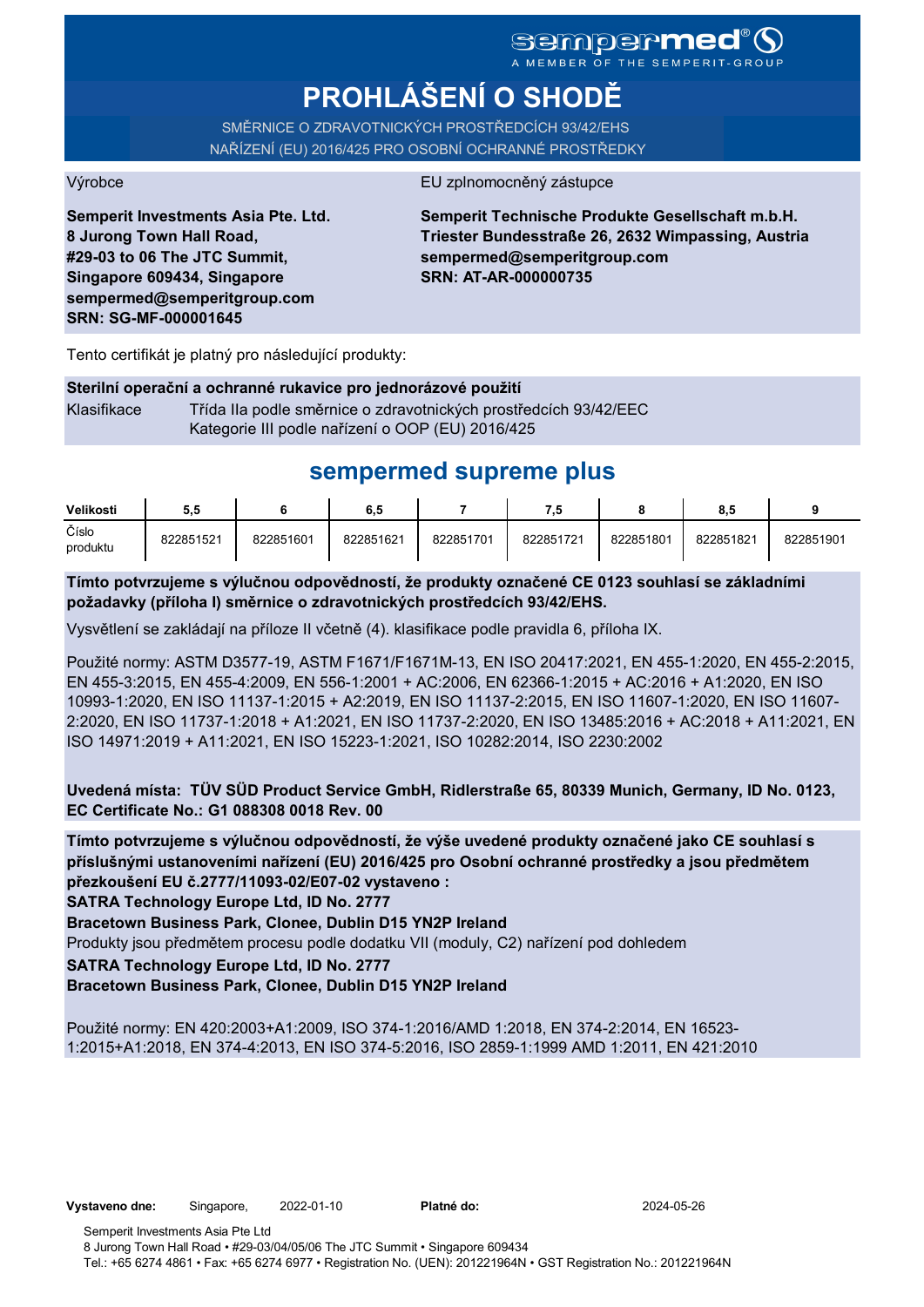# sempermed<sup>®</sup> Q

A MEMBER OF THE SEMPERIT-GROUP

# **VYHLÁSENIE O ZHODE**

SMERNICA 93/42/EHS EURÓPSKEHO PARLAMENTU A RADY o zdravotníckych pomôckach

NARIADENIE EURÓPSKEHO PARLAMENTU A RADY (EÚ) 2016/425 O OSOBNÝCH OCHRANNÝCH **PROSTRIEDKOCH** 

Výrobca Splnomocnenec pre EÚ

**Semperit Investments Asia Pte. Ltd. 8 Jurong Town Hall Road, #29-03 to 06 The JTC Summit, Singapore 609434, Singapore sempermed@semperitgroup.com SRN: SG-MF-000001645**

**Semperit Technische Produkte Gesellschaft m.b.H. Triester Bundesstraße 26, 2632 Wimpassing, Austria sempermed@semperitgroup.com SRN: AT-AR-000000735**

Tento certifikát je platný pre nasledujúce body:

#### **Sterilné operačné a ochranné rukavice na jedno použitie**

Klasifikácia: Trieda IIa podľa smernice 93/42/EHS o zdravotníckych pomôckach Kategória III podľa Nariadenia o osobných ochranných pomôckach (EU) 2016/425

# **sempermed supreme plus**

| Veľkosti      | ວ.ວ       |           | 6.5       |           | - 5       |           |           |           |
|---------------|-----------|-----------|-----------|-----------|-----------|-----------|-----------|-----------|
| Výrobné čísla | 822851521 | 822851601 | 822851621 | 822851701 | 822851721 | 822851801 | 822851821 | 822851901 |

**Týmto vo svojej výhradnej zodpovednosti potvrdzujeme, že výrobky označené symbolom CE 0123 sú v súlade so základnými požiadavkami (Príloha I) Nariadenia 93/42/EHS o zdravotníckych pomôckach.**

Vysvetlenie sa zakladá na prílohe II okrem (4). Klasifikácia podľa Pravidla 6, prílohy IX.

Súvisiace normy: ASTM D3577-19, ASTM F1671/F1671M-13, EN ISO 20417:2021, EN 455-1:2020, EN 455- 2:2015, EN 455-3:2015, EN 455-4:2009, EN 556-1:2001 + AC:2006, EN 62366-1:2015 + AC:2016 + A1:2020, EN ISO 10993-1:2020, EN ISO 11137-1:2015 + A2:2019, EN ISO 11137-2:2015, EN ISO 11607-1:2020, EN ISO 11607-2:2020, EN ISO 11737-1:2018 + A1:2021, EN ISO 11737-2:2020, EN ISO 13485:2016 + AC:2018 + A11:2021, EN ISO 14971:2019 + A11:2021, EN ISO 15223-1:2021, ISO 10282:2014, ISO 2230:2002

**Menovaná pozícia: TÜV SÜD Product Service GmbH, Ridlerstraße 65, 80339 Munich, Germany, ID No. 0123, EC Certificate No.: G1 088308 0018 Rev. 00** 

**Týmto vo svojej výhradnej zodpovednosti potvrdzujeme, že výrobky označené symbolom CE sú v súlade so smerodajnými ustanoveniami Nariadenia (EÚ) 2016/425 o osobných ochranných prostriedkoch a sú predmetom EU - Osvedčenia o typovej skúške č. 2777/11093-02/E07-02 vyhotovené :**

**SATRA Technology Europe Ltd, ID No. 2777**

**Bracetown Business Park, Clonee, Dublin D15 YN2P Ireland**

Výrobky sú predmetom konania podľa dodatku VII (moduly C2) Nariadenia pod dohľadom

**SATRA Technology Europe Ltd, ID No. 2777**

## **Bracetown Business Park, Clonee, Dublin D15 YN2P Ireland**

Súvisiace normy: EN 420:2003+A1:2009, ISO 374-1:2016/AMD 1:2018, EN 374-2:2014, EN 16523- 1:2015+A1:2018, EN 374-4:2013, EN ISO 374-5:2016, ISO 2859-1:1999 AMD 1:2011, EN 421:2010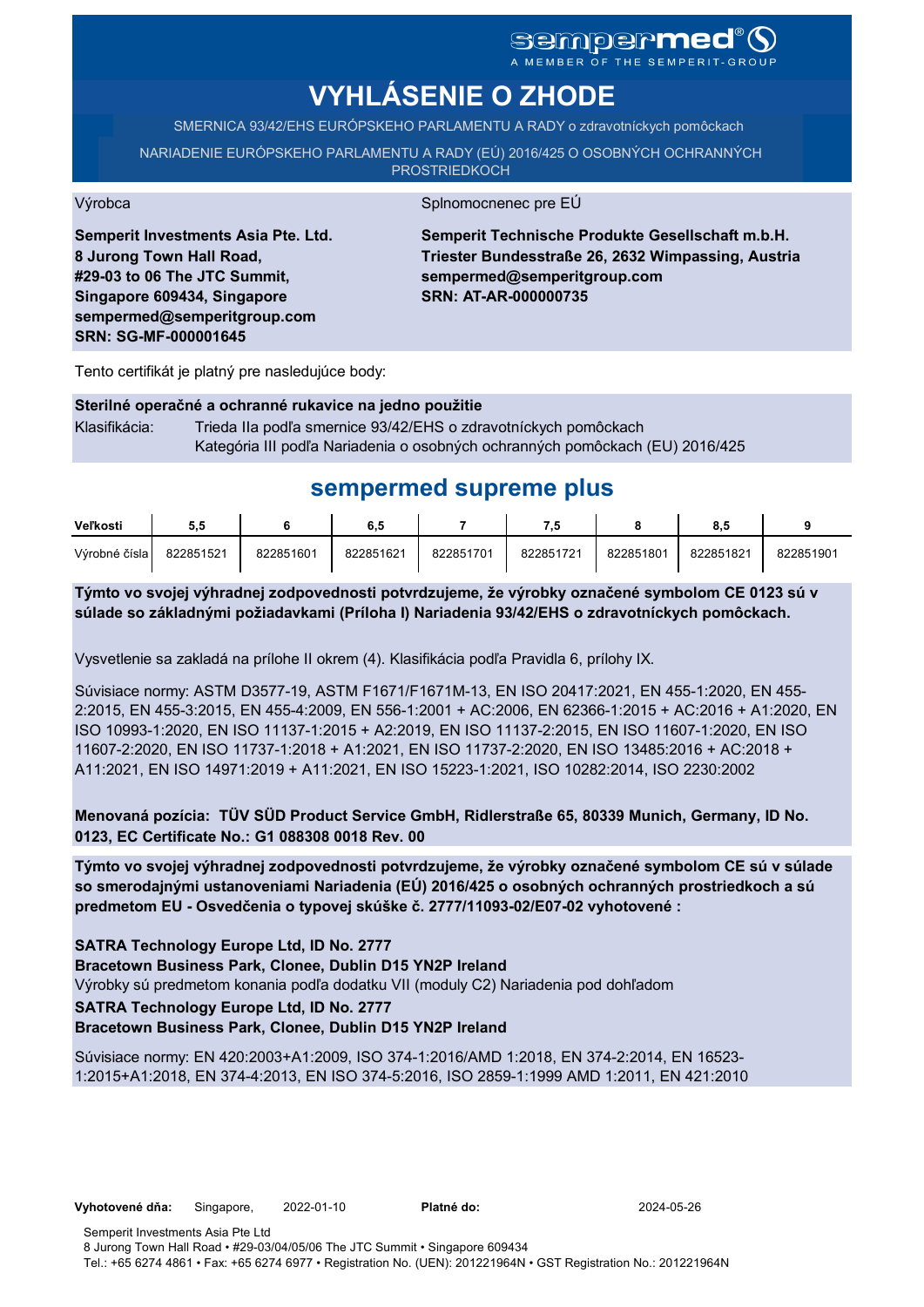# **MEGFELELŐSÉGI NYILATKOZAT**

ORVOSTECHNIKAI ESZKÖZÖKRŐL SZÓLÓ 93/42/EGK IRÁNYELV EGYÉNI VÉDŐESZKÖZÖKRŐL SZÓLÓ 2016/425/EU RENDELET

#### Gyártó EU-meghatalmazott

**Semperit Investments Asia Pte. Ltd. 8 Jurong Town Hall Road, #29-03 to 06 The JTC Summit, Singapore 609434, Singapore sempermed@semperitgroup.com SRN: SG-MF-000001645**

**Semperit Technische Produkte Gesellschaft m.b.H. Triester Bundesstraße 26, 2632 Wimpassing, Austria sempermed@semperitgroup.com SRN: AT-AR-000000735**

Ez a tanúsítvány a következő termékekre érvényes:

#### **Egyszer használatos, steril műtős- és védőkesztyű**

Osztályozás: IIa. osztály az orvostechnikai eszközökről szóló 93/42/EGK irányelv szerint III. kategória az egyéni védőeszközökről szóló 2016/425/EU rendelet szerint

# **sempermed supreme plus**

| Méretek    | v.v       |           | o         |           | - 7       |           |           |           |
|------------|-----------|-----------|-----------|-----------|-----------|-----------|-----------|-----------|
| Cikkszámok | 822851521 | 822851601 | 822851621 | 822851701 | 822851721 | 822851801 | 822851821 | 822851901 |

**Ezennel kizárólagos felelősségünk mellett kijelentjük, hogy a CE 0123 jelzésű termékek megfelelnek az orvostechnikai eszközökről szóló 93/42/EWG irányelv alapvető előírásainak.**

Magyarázat a II. mellékleten alapszik, a 4. bekezdést kivéve Osztályozás a IX. melléklet 6. szabálya szerint

Alkalmazott szabványok: ASTM D3577-19, ASTM F1671/F1671M-13, EN ISO 20417:2021, EN 455-1:2020, EN 455-2:2015, EN 455-3:2015, EN 455-4:2009, EN 556-1:2001 + AC:2006, EN 62366-1:2015 + AC:2016 + A1:2020, EN ISO 10993-1:2020, EN ISO 11137-1:2015 + A2:2019, EN ISO 11137-2:2015, EN ISO 11607-1:2020, EN ISO 11607-2:2020, EN ISO 11737-1:2018 + A1:2021, EN ISO 11737-2:2020, EN ISO 13485:2016 + AC:2018 + A11:2021, EN ISO 14971:2019 + A11:2021, EN ISO 15223-1:2021, ISO 10282:2014, ISO 2230:2002

**Bejelentett szervezet: TÜV SÜD Product Service GmbH, Ridlerstraße 65, 80339 Munich, Germany, ID No. 0123, EC Certificate No.: G1 088308 0018 Rev. 00** 

**SATRA Technology Europe Ltd, ID No. 2777 Ezennel kizárólagos felelősségünk mellett kijelentjük, hogy a fent említett CE jelzésű termékek megfelelnek az egyéni védőeszközökre irányuló 2016/425/EU rendelet vonatkozó előírásainak és vonatkozik rájuk a megfelelő számú EU-típusvizsgálati tanúsítvány 2777/11093-02/E07-02 kelt :**

**Bracetown Business Park, Clonee, Dublin D15 YN2P Ireland**

A termékekre vonatkozik a rendelet VII. melléklete (C2 modul) szerinti eljárás a következő személy felügyelete mellett:

## **SATRA Technology Europe Ltd, ID No. 2777**

## **Bracetown Business Park, Clonee, Dublin D15 YN2P Ireland**

Alkalmazott szabványok: EN 420:2003+A1:2009, ISO 374-1:2016/AMD 1:2018, EN 374-2:2014, EN 16523- 1:2015+A1:2018, EN 374-4:2013, EN ISO 374-5:2016, ISO 2859-1:1999 AMD 1:2011, EN 421:2010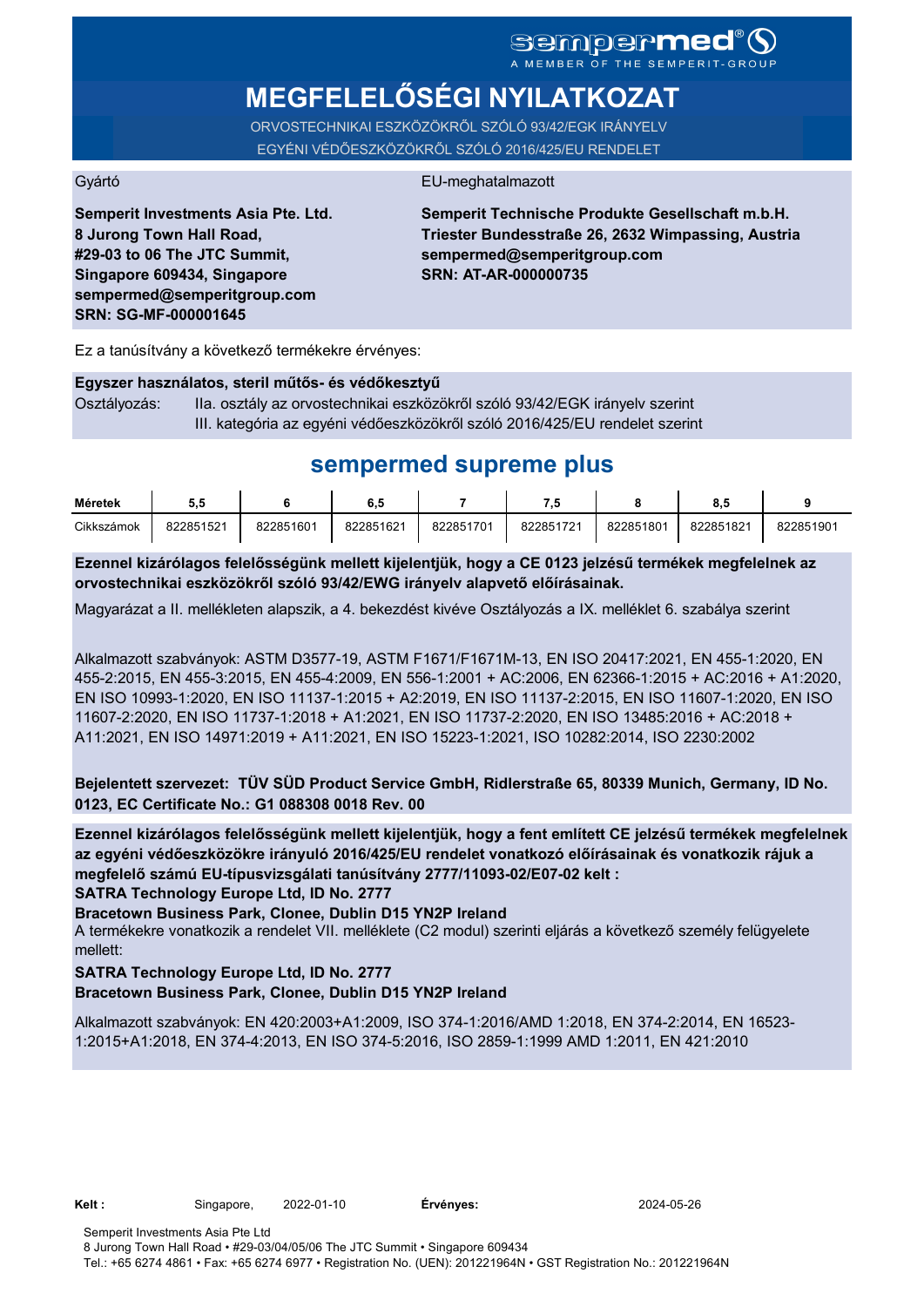A MEMBER OF THE SEMPERIT-GROUP

# **IZJAVA O SKLADNOSTI**

DIREKTIVA O MEDICINSKIH PRIPOMOČKIH 93/42/EGS UREDBA (EU) 2016/425 ZA OSEBNO VAROVALNO OPREMO

Proizvajalec Pooblaščen zastopnik EU

**Semperit Investments Asia Pte. Ltd. 8 Jurong Town Hall Road, #29-03 to 06 The JTC Summit, Singapore 609434, Singapore sempermed@semperitgroup.com SRN: SG-MF-000001645**

**Semperit Technische Produkte Gesellschaft m.b.H. Triester Bundesstraße 26, 2632 Wimpassing, Austria sempermed@semperitgroup.com SRN: AT-AR-000000735**

To potrdilo velja za naslednje izdelke:

## **Sterilne kirurške in zaščitne rokavice za enkratno uporabo**

Klasifikacija: Razred IIa v skladu z Direktivo o medicinskih pripomočkih 93/42/EGS Kategorija III v skladu z Uredbo OVO (EU) 2016/425

# **sempermed supreme plus**

| Velikosti         | u.        |           | υ.,       |           |           |           |           |           |
|-------------------|-----------|-----------|-----------|-----------|-----------|-----------|-----------|-----------|
| Stevilke izdelkov | 822851521 | 822851601 | 822851621 | 822851701 | 822851721 | 822851801 | 822851821 | 822851901 |

**S to izključno odgovornostjo izjavljamo, da so izdelki z oznako CE 0123 v skladu z bistvenimi zahtevami (Priloga I) Direktive za medicinske pripomočke 93/42/EGS.**

Izjava, ki temelji na Prilogi II, razen (4). Razvrstitev v skladu s Pravilom 6, Priloga IX.

Uporabljeni standardi: ASTM D3577-19, ASTM F1671/F1671M-13, EN ISO 20417:2021, EN 455-1:2020, EN 455-2:2015, EN 455-3:2015, EN 455-4:2009, EN 556-1:2001 + AC:2006, EN 62366-1:2015 + AC:2016 + A1:2020, EN ISO 10993-1:2020, EN ISO 11137-1:2015 + A2:2019, EN ISO 11137-2:2015, EN ISO 11607- 1:2020, EN ISO 11607-2:2020, EN ISO 11737-1:2018 + A1:2021, EN ISO 11737-2:2020, EN ISO 13485:2016 + AC:2018 + A11:2021, EN ISO 14971:2019 + A11:2021, EN ISO 15223-1:2021, ISO 10282:2014, ISO 2230:2002

**Priglašeni organ: TÜV SÜD Product Service GmbH, Ridlerstraße 65, 80339 Munich, Germany, ID No. 0123, EC Certificate No.: G1 088308 0018 Rev. 00** 

**S to izključno odgovornostjo izjavljamo, da so zgoraj navedeni izdelki z oznako CE v skladu z bistvenimi zahtevami Uredbe (EU) 2016/425 za osebno varovalno opremo in so predmet certifikata ES o pregledu tipa št. 2777/11093-02/E07-02 izdano :**

**SATRA Technology Europe Ltd, ID No. 2777**

**Bracetown Business Park, Clonee, Dublin D15 YN2P Ireland**

Izdelki so predmet postopka v skladu s Prilogo VII (modul C2) uredbe pod nadzorom

## **SATRA Technology Europe Ltd, ID No. 2777**

## **Bracetown Business Park, Clonee, Dublin D15 YN2P Ireland**

Uporabljeni standardi: EN 420:2003+A1:2009, ISO 374-1:2016/AMD 1:2018, EN 374-2:2014, EN 16523- 1:2015+A1:2018, EN 374-4:2013, EN ISO 374-5:2016, ISO 2859-1:1999 AMD 1:2011, EN 421:2010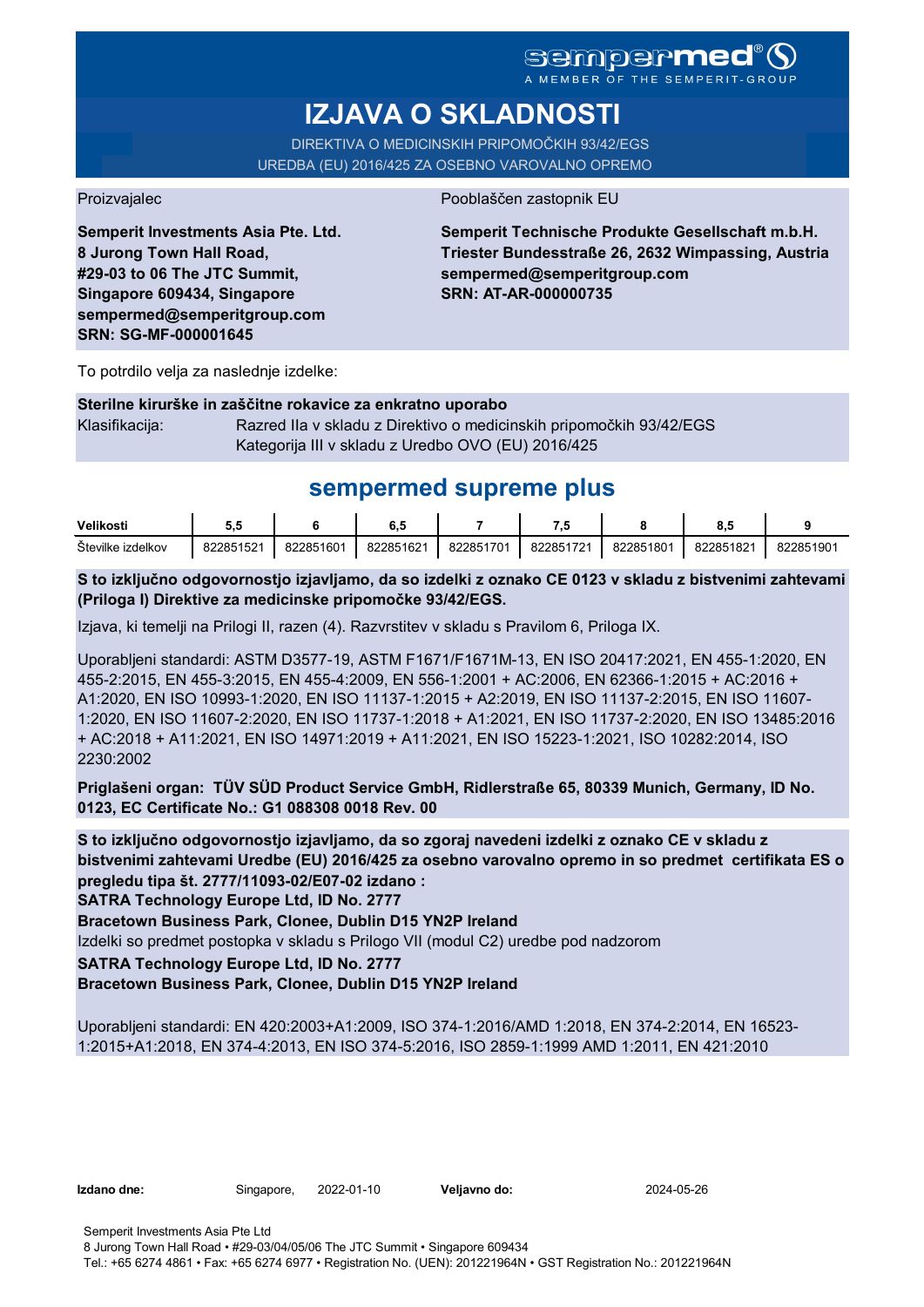# **sempermed**

A MEMBER OF THE

# **IZJAVA O SUKLADNOSTI**

DIREKTIVA O MEDICINSKIM PROIZVODIMA 93/42/EEZ UREDBA (EU) 2016/425 O OSOBNOJ ZAŠTITNOJ OPREMI

Proizvođač **Ovlašteni predstavnik u EU** 

**Semperit Investments Asia Pte. Ltd. 8 Jurong Town Hall Road, #29-03 to 06 The JTC Summit, Singapore 609434, Singapore sempermed@semperitgroup.com SRN: SG-MF-000001645**

**Semperit Technische Produkte Gesellschaft m.b.H. Triester Bundesstraße 26, 2632 Wimpassing, Austria sempermed@semperitgroup.com SRN: AT-AR-000000735**

Ovaj certifikat vrijedi za sljedeće proizvode:

## **Sterilne kirurške zaštitne rukavice za jednokratnu uporabu**

Klasifikacija: Klasa II.a prema Direktivi o medicinskim proizvodima 93/42/EEZ Kategorija III. prema Uredbi o osobnoj zaštitnoj opremi (EU) 2016/425

# **sempermed supreme plus**

| Veličine    | IJ.       |           | e<br>ο    |           | - 7       |           | ο         |           |
|-------------|-----------|-----------|-----------|-----------|-----------|-----------|-----------|-----------|
| Br. artikla | 822851521 | 822851601 | 822851621 | 822851701 | 822851721 | 822851801 | 822851821 | 822851901 |

**Ovim putem izjavljujemo pod punom odgovornošću da su proizvodi s CE 0123 oznakom sukladni s bitnim zahtjevima (Prilog 1) Direktive o medicinskim proizvodima 93/42/EEZ.**

Izjava se temelji na Prilogu II. ne uključujući (4). Klasifikacija prema pravilu 6, Prilog IX.

Primijenjene norme: ASTM D3577-19, ASTM F1671/F1671M-13, EN ISO 20417:2021, EN 455-1:2020, EN 455- 2:2015, EN 455-3:2015, EN 455-4:2009, EN 556-1:2001 + AC:2006, EN 62366-1:2015 + AC:2016 + A1:2020, EN ISO 10993-1:2020, EN ISO 11137-1:2015 + A2:2019, EN ISO 11137-2:2015, EN ISO 11607-1:2020, EN ISO 11607- 2:2020, EN ISO 11737-1:2018 + A1:2021, EN ISO 11737-2:2020, EN ISO 13485:2016 + AC:2018 + A11:2021, EN ISO 14971:2019 + A11:2021, EN ISO 15223-1:2021, ISO 10282:2014, ISO 2230:2002

**Prijavljeno tijelo: TÜV SÜD Product Service GmbH, Ridlerstraße 65, 80339 Munich, Germany, ID No. 0123, EC Certificate No.: G1 088308 0018 Rev. 00** 

**Ovim putem izjavljujemo pod punom odgovornošću da su prethodno navedeni proizvodi s CE oznakom sukladni s mjerodavnim odredbama Uredbe (EU) 2016/425 o osobnoj zaštitnoj opremi i da su predmet EU certifikata o ispitivanju tipa br.2777/11093-02/E07-02 izdano :**

**SATRA Technology Europe Ltd, ID No. 2777**

**Bracetown Business Park, Clonee, Dublin D15 YN2P Ireland**

Proizvodi podliježu postupku iz Dodatka VII. (modul C2) Uredbe pod nadzorom

**SATRA Technology Europe Ltd, ID No. 2777**

# **Bracetown Business Park, Clonee, Dublin D15 YN2P Ireland**

Primijenjene norme: EN 420:2003+A1:2009, ISO 374-1:2016/AMD 1:2018, EN 374-2:2014, EN 16523- 1:2015+A1:2018, EN 374-4:2013, EN ISO 374-5:2016, ISO 2859-1:1999 AMD 1:2011, EN 421:2010

| Izdano dana: |  |
|--------------|--|
|              |  |

**Izdano dana:** Singapore, 2022-01-10 **Vrijedi do:** 2024-05-26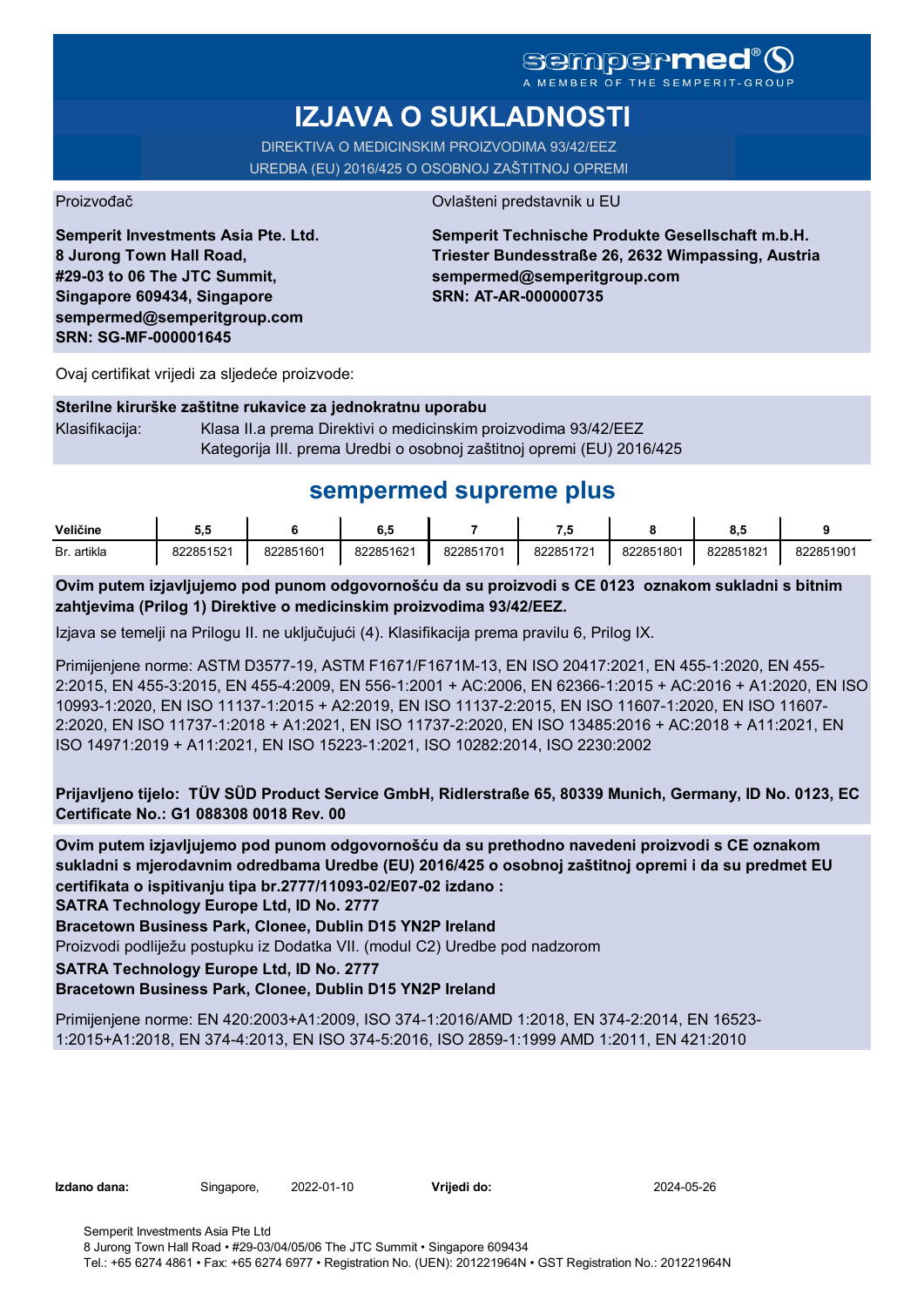# sempermed

**DEKLARACJA ZGODNOŚCI**

DYREKTYWA W SPRAWIE WYROBÓW MEDYCZNYCH 93/42/EWG ROZPORZĄDZENIE W SPRAWIE ŚRODKÓW OCHRONY INDYWIDUALNEJ (UE) 2016/425

**Semperit Investments Asia Pte. Ltd. 8 Jurong Town Hall Road, #29-03 to 06 The JTC Summit, Singapore 609434, Singapore sempermed@semperitgroup.com SRN: SG-MF-000001645**

#### Producent Autoryzowany przedstawiciel w UE

**Semperit Technische Produkte Gesellschaft m.b.H. Triester Bundesstraße 26, 2632 Wimpassing, Austria sempermed@semperitgroup.com SRN: AT-AR-000000735**

Niniejszy certyfikat obowiązuje w odniesieniu do następującego produktu:

#### **Sterylne rękawice chirurgiczne i ochronne jednorazowego użytku**

Klasyfikacja: Klasa IIa zgodnie z dyrektywą 93/42/EWG w sprawie wyrobów medycznych Kategoria III zgodnie z rozporządzeniem (UE) 2016/425 w sprawie środków ochrony indywidualnej

# **sempermed supreme plus**

| Rozmiarv         | ວ.ວ       |           | 6.5       |           | ن.        |           | 8.5       |           |
|------------------|-----------|-----------|-----------|-----------|-----------|-----------|-----------|-----------|
| Numery artykułów | 822851521 | 822851601 | 822851621 | 822851701 | 822851721 | 822851801 | 822851821 | 822851901 |

**Na własną odpowiedzialność oświadczamy niniejszym, że opisany powyżej produkt z oznakowaniem CE 0123 spełnia zasadnicze wymagania (załącznik I) dyrektywy w sprawie wyrobów medycznych 93/42/EWG.**

Deklaracja oparta na załączniku II z wyłączeniem (4). Klasyfikacja jest zgodna z zasadą 6, załącznik IX.

Zastosowane normy: ASTM D3577-19, ASTM F1671/F1671M-13, EN ISO 20417:2021, EN 455-1:2020, EN 455- 2:2015, EN 455-3:2015, EN 455-4:2009, EN 556-1:2001 + AC:2006, EN 62366-1:2015 + AC:2016 + A1:2020, EN ISO 10993-1:2020, EN ISO 11137-1:2015 + A2:2019, EN ISO 11137-2:2015, EN ISO 11607-1:2020, EN ISO 11607- 2:2020, EN ISO 11737-1:2018 + A1:2021, EN ISO 11737-2:2020, EN ISO 13485:2016 + AC:2018 + A11:2021, EN ISO 14971:2019 + A11:2021, EN ISO 15223-1:2021, ISO 10282:2014, ISO 2230:2002

**Jednostka notyfikowana: TÜV SÜD Product Service GmbH, Ridlerstraße 65, 80339 Munich, Germany, ID No. 0123, EC Certificate No.: G1 088308 0018 Rev. 00** 

**Na własną odpowiedzialność oświadczamy niniejszym, że opisany powyżej produkt z oznakowaniem CE jest zgodny z obowiązującymi przepisami rozporządzenia (UE) 2016/425 w sprawie środków ochrony indywidualnej i jest identyczny ze środkami ochrony indywidualnej, których dotyczy certyfikat badania typu UE nr 2777/11093- 02/E07-02 data przez:**

**SATRA Technology Europe Ltd, ID No. 2777**

**Bracetown Business Park, Clonee, Dublin D15 YN2P Ireland**

Produkty podlegają procedurze określonej w załączniku VII (moduł C2) rozporządzenia pod nadzorem

**SATRA Technology Europe Ltd, ID No. 2777**

## **Bracetown Business Park, Clonee, Dublin D15 YN2P Ireland**

Zastosowane normy: EN 420:2003+A1:2009, ISO 374-1:2016/AMD 1:2018, EN 374-2:2014, EN 16523- 1:2015+A1:2018, EN 374-4:2013, EN ISO 374-5:2016, ISO 2859-1:1999 AMD 1:2011, EN 421:2010

**Data wydania:** Singapore, 2022-01-10 **Data ważności:** 2024-05-26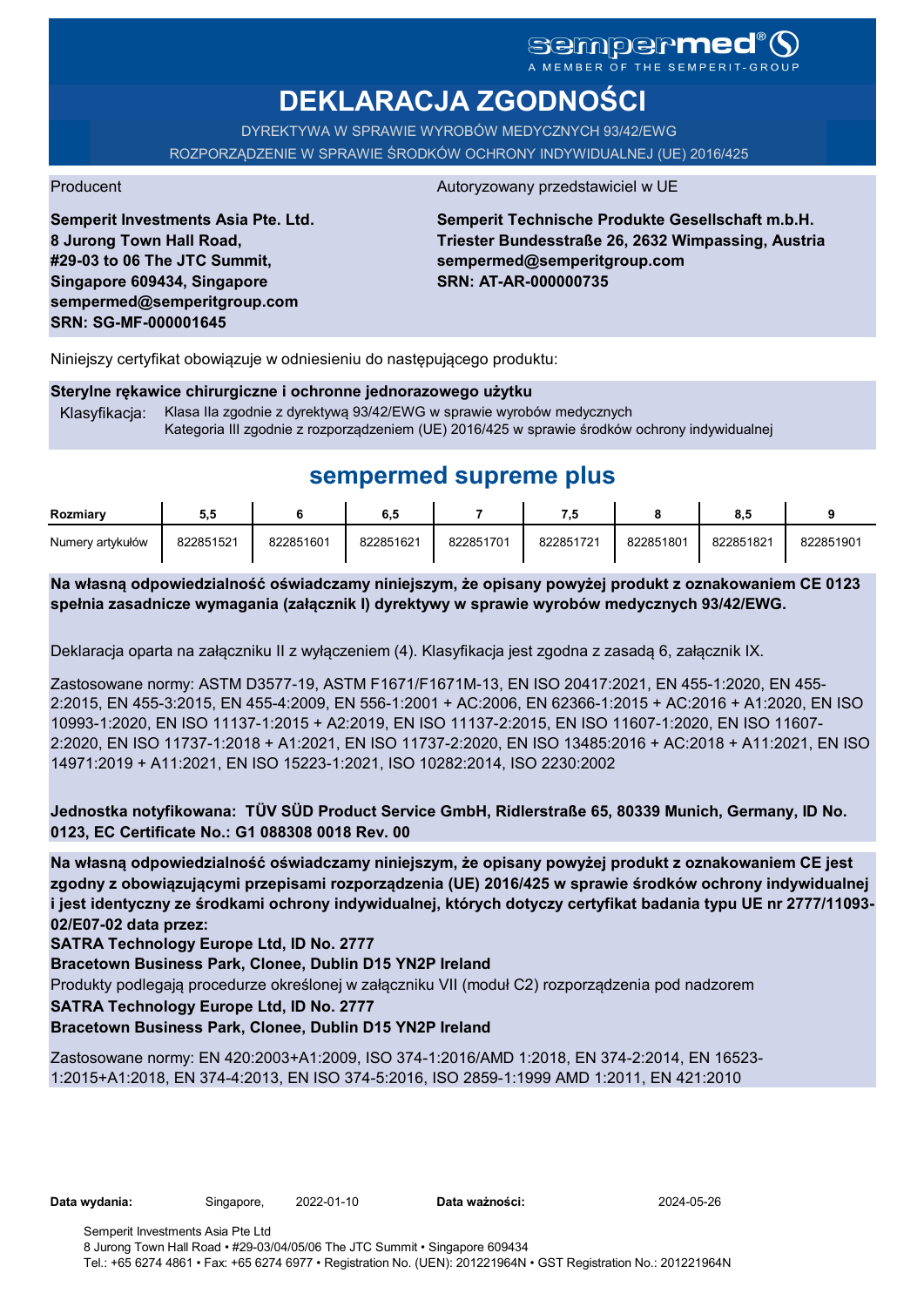# SGMDGPMEd<sup>®</sup>O

**DECLARAȚIE DE CONFORMITATE**

DIRECTIVĂ PRIVIND PRODUSELE MEDICALE 93/42/CEE

ORDONANȚA (EU) 2016/425 PENTRU ECHIPAMENTUL PERSONAL DE PROTECȚIE

Producător **Producător** Persoană împuternicită EU

**Semperit Investments Asia Pte. Ltd. 8 Jurong Town Hall Road, #29-03 to 06 The JTC Summit, Singapore 609434, Singapore sempermed@semperitgroup.com SRN: SG-MF-000001645**

**Semperit Technische Produkte Gesellschaft m.b.H. Triester Bundesstraße 26, 2632 Wimpassing, Austria sempermed@semperitgroup.com SRN: AT-AR-000000735**

Acest certificat este valabil pentru următoarele produse:

**Mânușă sterilă de unică folosință pentru operații și de protecție de unică folosință** clasificare: Clasa IIa conform directivei privind produsele medicale 93/42/CEE Categoria III conform ordonanței EPP (EU) 2016/425

# **sempermed supreme plus**

| mărimi                  | 5.5       |           | 6.5       |           | - 7       |           | 8.5       |           |
|-------------------------|-----------|-----------|-----------|-----------|-----------|-----------|-----------|-----------|
| numerele de<br>articole | 822851521 | 822851601 | 822851621 | 822851701 | 822851721 | 822851801 | 822851821 | 822851901 |

**Prin prezenta confirmăm preluând toată responsabilitatea că produsele marcate CE 0123 corespund cerințelor de bază (anexa I) din directiva privind produsele medicale 93/42/CEE.**

Declarația se bazează pe anexa II exclusiv (4). Clasificare conform regulii 6, anexa IX.

Normele aplicate: ASTM D3577-19, ASTM F1671/F1671M-13, EN ISO 20417:2021, EN 455-1:2020, EN 455-2:2015, EN 455-3:2015, EN 455-4:2009, EN 556-1:2001 + AC:2006, EN 62366-1:2015 + AC:2016 + A1:2020, EN ISO 10993- 1:2020, EN ISO 11137-1:2015 + A2:2019, EN ISO 11137-2:2015, EN ISO 11607-1:2020, EN ISO 11607-2:2020, EN ISO 11737-1:2018 + A1:2021, EN ISO 11737-2:2020, EN ISO 13485:2016 + AC:2018 + A11:2021, EN ISO 14971:2019 + A11:2021, EN ISO 15223-1:2021, ISO 10282:2014, ISO 2230:2002

**Organismul abilitat: TÜV SÜD Product Service GmbH, Ridlerstraße 65, 80339 Munich, Germany, ID No. 0123, EC Certificate No.: G1 088308 0018 Rev. 00** 

**Prin prezenta confirmăm preluând toată responsabilitatea că produsele marcate CE indicate mai sus corespund cerințelor de bază (EU) 2016/425 pentru echipamente personale de protecție și acestea sunt obiectul certificării de tip CE nr. 2777/11093-02/E07-02 eliberat prin:**

**SATRA Technology Europe Ltd, ID No. 2777**

**Bracetown Business Park, Clonee, Dublin D15 YN2P Ireland**

Produsele sunt obiectul procedurii conform anexei VII (modulul C2) sub supravegherea

**SATRA Technology Europe Ltd, ID No. 2777**

## **Bracetown Business Park, Clonee, Dublin D15 YN2P Ireland**

Normele aplicate: EN 420:2003+A1:2009, ISO 374-1:2016/AMD 1:2018, EN 374-2:2014, EN 16523- 1:2015+A1:2018, EN 374-4:2013, EN ISO 374-5:2016, ISO 2859-1:1999 AMD 1:2011, EN 421:2010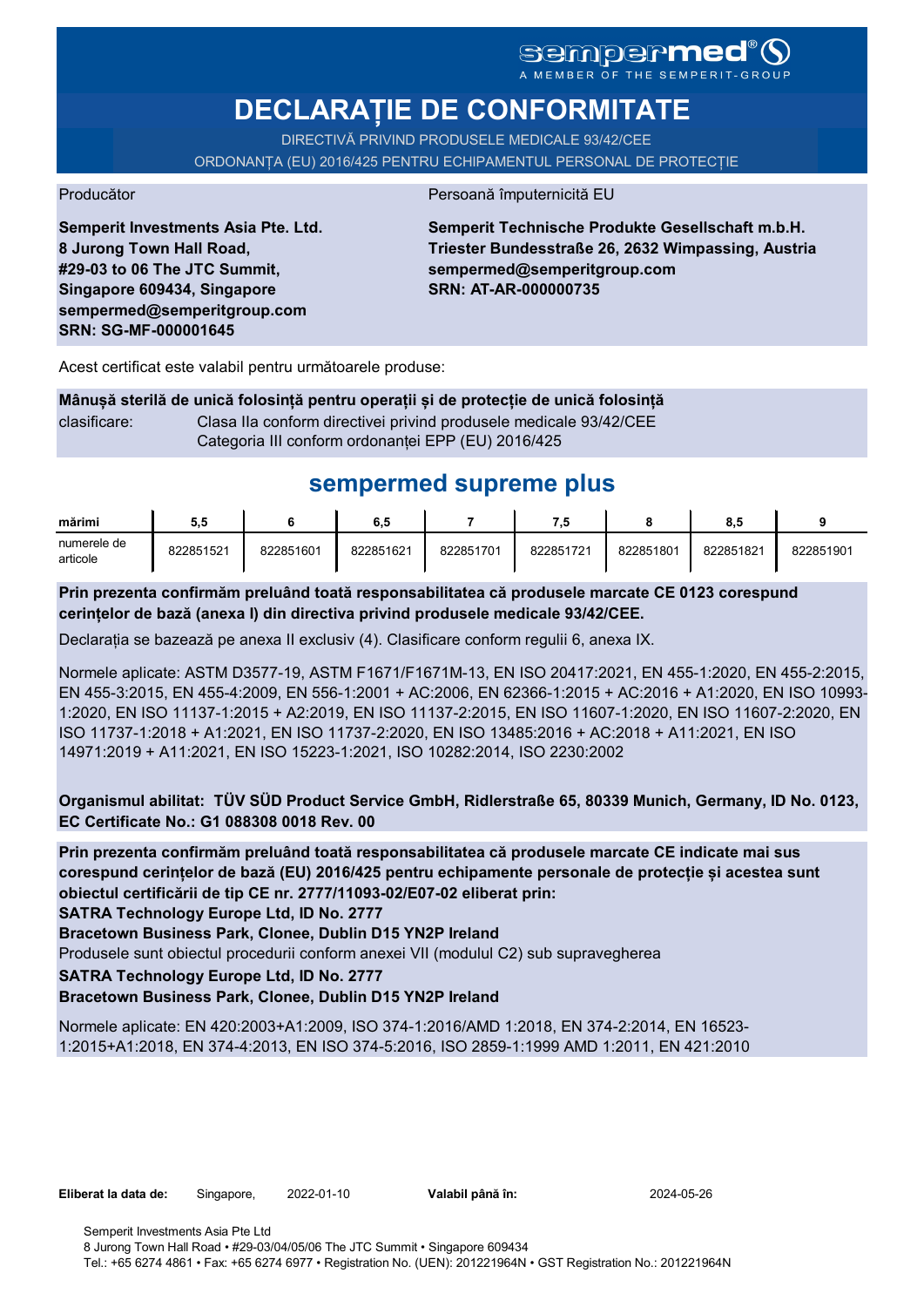## sempermed<sup>®</sup>Q A MEMBER OF THE SEMPERIT-GROUI

**ΔΗΛΩΣΗ ΣΥΜΜΟΡΦΩΣΗΣ**

ΟΔΗΓΙΑ 93/42/ΕΟΚ ΠΕΡΙ ΙΑΤΡΟΤΕΧΝΟΛΟΓΙΚΩΝ ΠΡΟΪΟΝΤΩΝ ΚΑΝΟΝΙΣΜΟΣ (ΕΕ) 2016/425 ΠΕΡΙ ΜΕΣΩΝ ΑΤΟΜΙΚΗΣ ΠΡΟΣΤΑΣΙΑΣ

Κατασκευαστής <u>Εξουσιοδοτημένος αντιπρόσωπος στην Ε</u>

**Semperit Investments Asia Pte. Ltd. 8 Jurong Town Hall Road, #29-03 to 06 The JTC Summit, Singapore 609434, Singapore sempermed@semperitgroup.com SRN: SG-MF-000001645**

**Semperit Technische Produkte Gesellschaft m.b.H. Triester Bundesstraße 26, 2632 Wimpassing, Austria sempermed@semperitgroup.com SRN: AT-AR-000000735**

Το παρόν πιστοποιητικό ισχύει για τα ακόλουθα προϊόντα:

#### **Αποστειρωμένο χειρουργικό και προστατευτικό γάντι μιας χρήσης**

Ταξινόμηση: Κατηγορία IIa σύμφωνα με την οδηγία 93/42/ΕΟΚ περί ιατροτεχνολογικών προϊόντων Κατηγορία II σύμφωνα με τον Κανονισμό (ΕΕ) 2016/425 περί ΜΑΠ

# **sempermed supreme plus**

| Μενέθη               | J.J       |           | 6,5       |           | - 33      |           | 8.t       |           |
|----------------------|-----------|-----------|-----------|-----------|-----------|-----------|-----------|-----------|
| Αριθμοί<br>προϊόντος | 822851521 | 822851601 | 822851621 | 822851701 | 822851721 | 822851801 | 822851821 | 822851901 |

**Δια του παρόντος βεβαιώνουμε υπεύθυνα ότι τα προϊόντα με σήμανση CE 0123 ικανοποιούν τις βασικές απαιτήσεις (Παράρτημα I) της οδηγίας 93/42/ΕΟΚ περί ιατροτεχνολογικών προϊόντων.**

Δήλωση βάσει του Παραρτήματος II, εξαιρουμένου του σημείου (4). Ταξινόμηση σύμφωνα με τον κανόνα 6, Παράρτημα IX.

Εφαρμοζόμενα πρότυπα: ASTM D3577-19, ASTM F1671/F1671M-13, EN ISO 20417:2021, EN 455-1:2020, EN 455- 2:2015, EN 455-3:2015, EN 455-4:2009, EN 556-1:2001 + AC:2006, EN 62366-1:2015 + AC:2016 + A1:2020, EN ISO 10993-1:2020, EN ISO 11137-1:2015 + A2:2019, EN ISO 11137-2:2015, EN ISO 11607-1:2020, EN ISO 11607- 2:2020, EN ISO 11737-1:2018 + A1:2021, EN ISO 11737-2:2020, EN ISO 13485:2016 + AC:2018 + A11:2021, EN ISO 14971:2019 + A11:2021, EN ISO 15223-1:2021, ISO 10282:2014, ISO 2230:2002

**Κοινοποιημένος οργανισμός: TÜV SÜD Product Service GmbH, Ridlerstraße 65, 80339 Munich, Germany, ID No. 0123, EC Certificate No.: G1 088308 0018 Rev. 00** 

**Δια του παρόντος βεβαιώνουμε υπεύθυνα ότι τα ανωτέρω προϊόντα με σήμανση CE ικανοποιούν τις εφαρμοστέες διατάξεις του Κανονισμού (ΕΕ) 2016/425 περί μέσων ατομικής προστασίας και αποτελούν αντικείμενο του πιστοποιητικού εξέτασης τύπου ΕΕ με αρ. 2777/11093-02/E07-02 εκδόθηκε :**

## **SATRA Technology Europe Ltd, ID No. 2777**

**Bracetown Business Park, Clonee, Dublin D15 YN2P Ireland**

Τα προϊόντα αποτελούν αντικείμενο της μεθόδου που ορίζεται στο Παράρτημα VII (ενότητα C2) του Κανονισμού υπό την επιτήρηση

## **SATRA Technology Europe Ltd, ID No. 2777**

#### **Bracetown Business Park, Clonee, Dublin D15 YN2P Ireland**

Εφαρμοζόμενα πρότυπα: EN 420:2003+A1:2009, ISO 374-1:2016/AMD 1:2018, EN 374-2:2014, EN 16523- 1:2015+A1:2018, EN 374-4:2013, EN ISO 374-5:2016, ISO 2859-1:1999 AMD 1:2011, EN 421:2010

**Εκδόθηκε :** Singapore, 2022-01-10 **Ισχύει έως:** 2024-05-26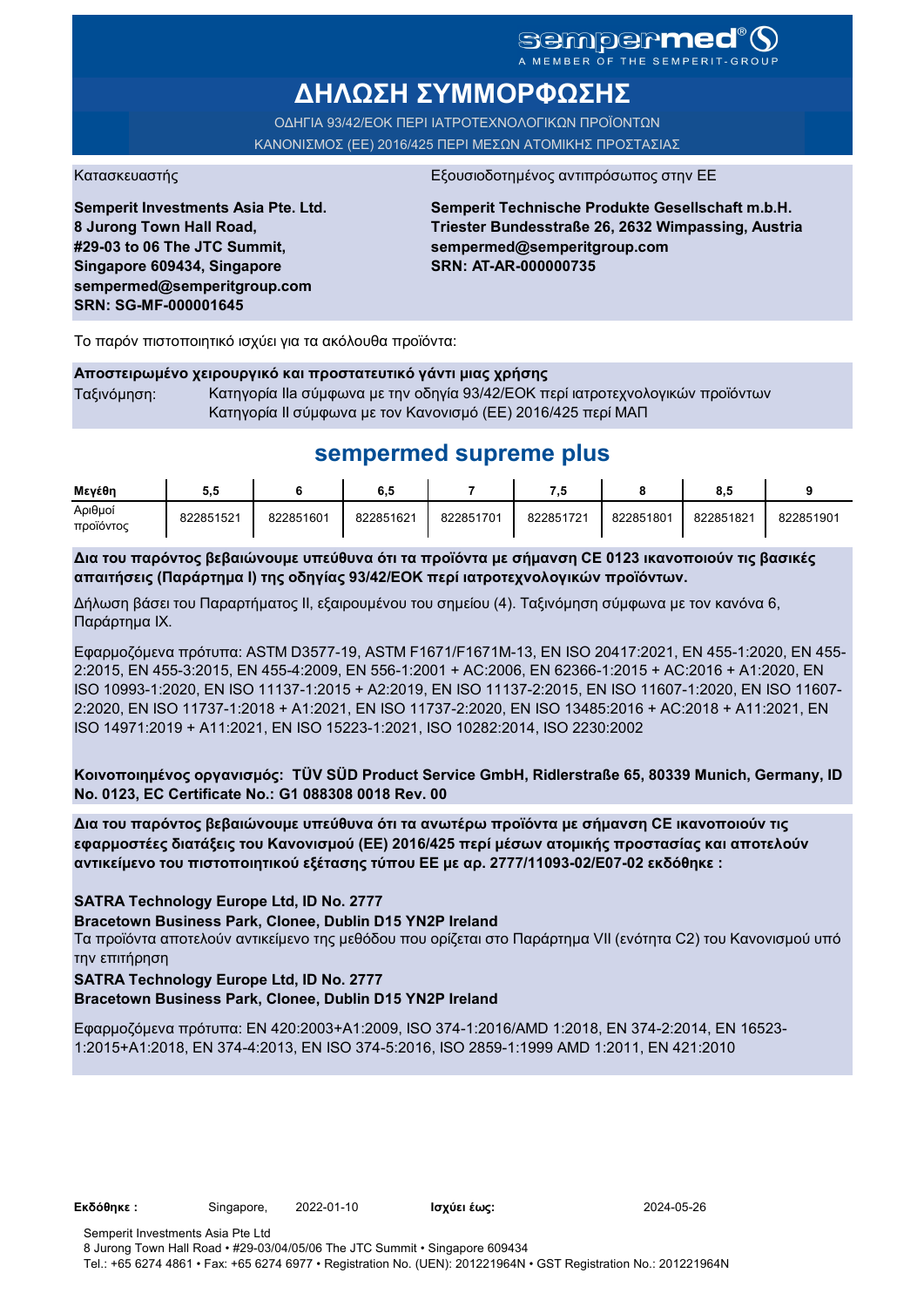# sempermed®

# **ДЕКЛАРАЦИЯ ЗА СЪВМЕСТИМОСТ НА**

ДИРЕКТИВА ЗА МЕДИЦИНСКИТЕ ПРОДУКТИ 93/42/EWG РЕГЛАМЕНТ (EU) 2016/425 ЗА ЛИЧНИТЕ ПРЕДПАЗНИ СРЕДСТВА

**Semperit Investments Asia Pte. Ltd. 8 Jurong Town Hall Road, #29-03 to 06 The JTC Summit, Singapore 609434, Singapore sempermed@semperitgroup.com SRN: SG-MF-000001645**

#### Производител Упълномощен представител в ЕС

**Semperit Technische Produkte Gesellschaft m.b.H. Triester Bundesstraße 26, 2632 Wimpassing, Austria sempermed@semperitgroup.com SRN: AT-AR-000000735**

Настоящият сертификат важи за следните продукти:

**Стерилна операционна и предпазна ръкавица за еднократна употреба** Класификация: Клас IIa съгл. Директивата за медицинските продукти 93/42/EEC Категория III съгл. Регламент за ЛПС (EU) 2016/425

# **sempermed supreme plus**

| Размери    | v.v       |           | o. J      |           |           |           | ο.υ       |           |
|------------|-----------|-----------|-----------|-----------|-----------|-----------|-----------|-----------|
| Номера на  | 822851521 | 822851601 | 822851621 | 822851701 | 822851721 | 822851801 | 822851821 | 822851901 |
| артикулите |           |           |           |           |           |           |           |           |

**С настоящето потвърждаваме при самостоятелна отговорност, че продуктите с маркировка СЕ 0123 съответстват на съществените изисквания (Анекс I) от Директивата за медицинските продукти 93/42/EWG.**

Декларация на базата на Анекс II с изключение на (4). Класификация съгл. Правило 6, Приложение IX.

Приложими норми: ASTM D3577-19, ASTM F1671/F1671M-13, EN ISO 20417:2021, EN 455-1:2020, EN 455-2:2015, EN 455-3:2015, EN 455-4:2009, EN 556-1:2001 + AC:2006, EN 62366-1:2015 + AC:2016 + A1:2020, EN ISO 10993- 1:2020, EN ISO 11137-1:2015 + A2:2019, EN ISO 11137-2:2015, EN ISO 11607-1:2020, EN ISO 11607-2:2020, EN ISO 11737-1:2018 + A1:2021, EN ISO 11737-2:2020, EN ISO 13485:2016 + AC:2018 + A11:2021, EN ISO 14971:2019 + A11:2021, EN ISO 15223-1:2021, ISO 10282:2014, ISO 2230:2002

**Нотифициран орган: TÜV SÜD Product Service GmbH, Ridlerstraße 65, 80339 Munich, Germany, ID No. 0123, EC Certificate No.: G1 088308 0018 Rev. 00** 

**С настоящето потвърждаваме при самостоятелна отговорност, че горепосочените продукти с маркировка СЕ съответстват на съществените разпоредби на Регламент (EU) 2016/425 за личните предпазни средства и са предмет на сертификата на ЕС за изследване на типа Nr. 2777/11093-02/E07-02 издадено чрез:**

**SATRA Technology Europe Ltd, ID No. 2777**

**Bracetown Business Park, Clonee, Dublin D15 YN2P Ireland**

Продуктите са предмет на процедурата съгл. Анекс VII (Модул С2) от Регламента под надзора на

**SATRA Technology Europe Ltd, ID No. 2777**

**Bracetown Business Park, Clonee, Dublin D15 YN2P Ireland**

Приложими норми: EN 420:2003+A1:2009, ISO 374-1:2016/AMD 1:2018, EN 374-2:2014, EN 16523- 1:2015+A1:2018, EN 374-4:2013, EN ISO 374-5:2016, ISO 2859-1:1999 AMD 1:2011, EN 421:2010